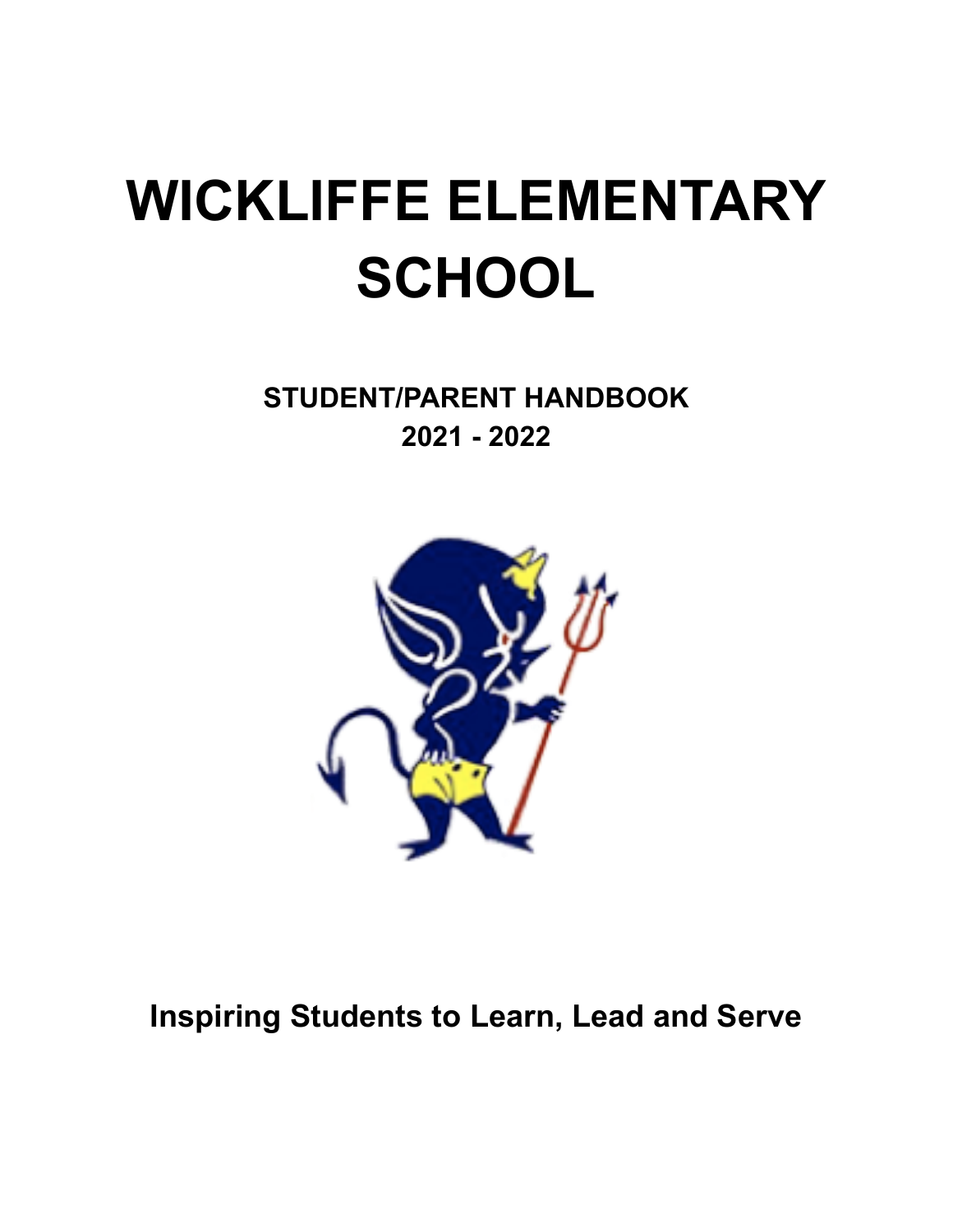# **Wickliffe Elementary School**

**1821 Lincoln Road Wickliffe, Ohio 44092 Main Office: 440.943.0320 www.wickliffeschools.org**

**Ms. Kelly Bearer, Principal [kelly.bearer@wickliffecsd.org](mailto:kelly.bearer@wickliffeschools.org)**

**Mrs. Jill Makee, Assistant Principal [jill.makee@wickliffecsd.org](mailto:jill.makee@wickliffeschools.org)**

| <b>Student Absence Reporting</b>       | 440.943.3240 |
|----------------------------------------|--------------|
| <b>WES Clinic/Nurse</b>                | 440.943.7784 |
| <b>Main Office Fax</b>                 | 440.943.7781 |
| <b>Transportation</b>                  | 440.943.7739 |
| <b>Administration Building Offices</b> | 440.943.6900 |

| <b>School Hours</b> |                                |  |
|---------------------|--------------------------------|--|
| 8:20 AM             | <b>Breakfast</b>               |  |
| 8:30 AM             | <b>First Bell</b>              |  |
| 8:40 AM             | <b>Tardy Bell</b>              |  |
| 11:10 AM            | <b>AM Pre-School Dismissal</b> |  |
| 12:30 PM            | <b>PM Pre-School Begins</b>    |  |
| $3:00$ PM           | <b>Dismissal</b>               |  |

➣≬≪

# **BOARD OF EDUCATION**

**Mrs. Katie Ball [katie.ball@wickliffecsd.org](mailto:katie.ball@wickliffeschools.org) Mr. Carl Marine [carl.marine@wickliffecsd.org](mailto:carl.marine@wickliffeschools.org) Mr. Donald J. Marn [don.marn@wickliffecsd.org](mailto:don.marn@wickliffeschools.org) Mr. Daniel J. Thomeier [dan.thomeier@wickliffecsd.org](mailto:dan.thomeier@wickliffeschools.org) Mrs. Gail Willis [gail.willis@wickliffecsd.org](mailto:gail.willis@wickliffeschools.org)**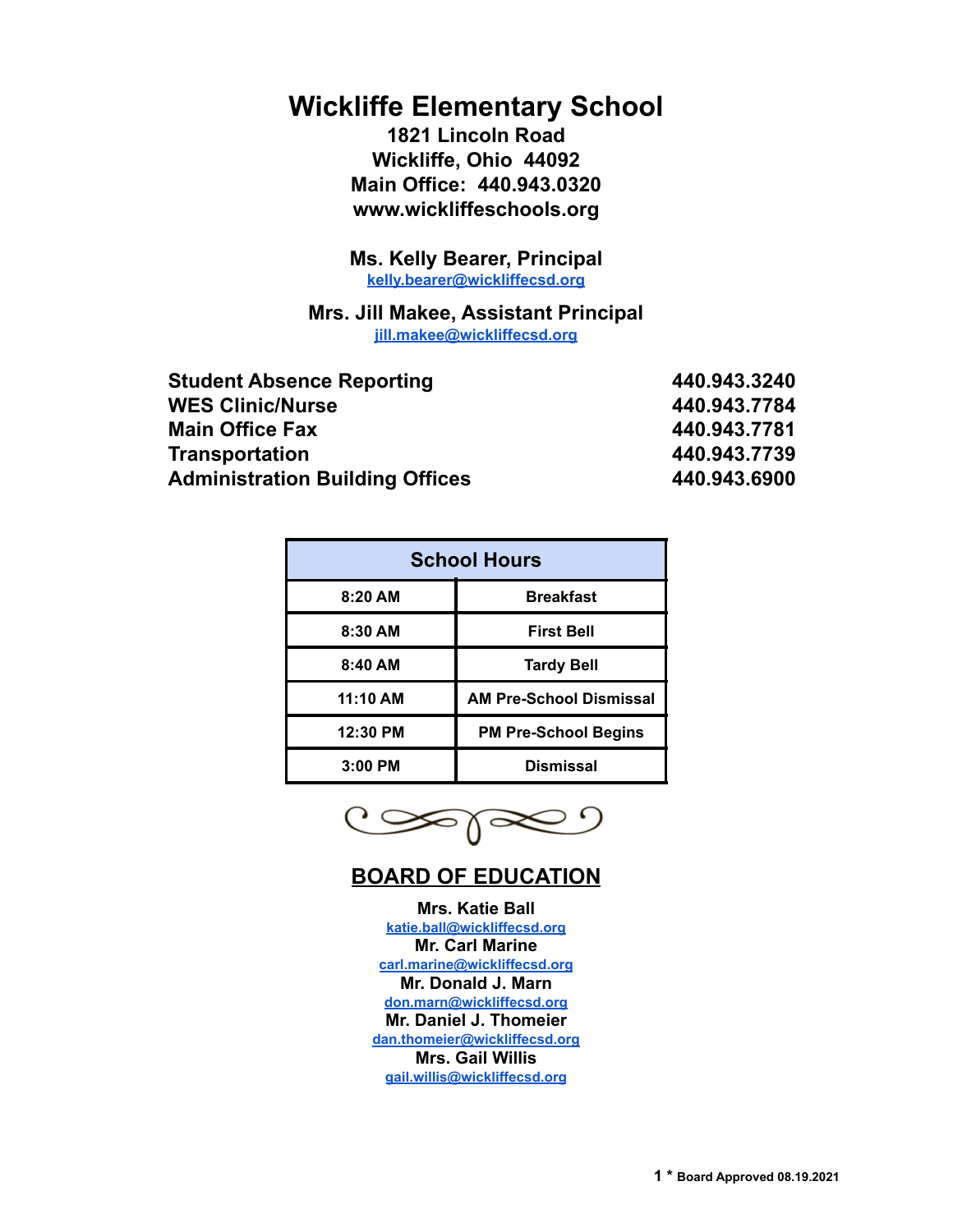# **TABLE OF CONTENTS**

|                                                                                                                                                                                                                                                                                                                                              | Page |
|----------------------------------------------------------------------------------------------------------------------------------------------------------------------------------------------------------------------------------------------------------------------------------------------------------------------------------------------|------|
| <b>Wickliffe Elementary School Philosophy</b>                                                                                                                                                                                                                                                                                                | 3    |
| <b>General Information</b>                                                                                                                                                                                                                                                                                                                   | 3    |
| <b>Academics</b>                                                                                                                                                                                                                                                                                                                             | 4    |
| <b>Attendance Policy</b>                                                                                                                                                                                                                                                                                                                     | 4    |
| <b>Code of Student Conduct</b>                                                                                                                                                                                                                                                                                                               | 6    |
| <b>School Rules and Discipline</b><br><b>Bus Conduct</b>                                                                                                                                                                                                                                                                                     | 7    |
| <b>Bullying/Hazing/Dating Violence</b>                                                                                                                                                                                                                                                                                                       | 10   |
| <b>Positive Behavioral Interventions and Supports</b>                                                                                                                                                                                                                                                                                        | 13   |
| <b>Student Expectations and Dress Code</b>                                                                                                                                                                                                                                                                                                   | 14   |
| <b>Health and Medical Regulations</b>                                                                                                                                                                                                                                                                                                        | 15   |
| <b>Internet Usage and Acceptable Use Policy</b>                                                                                                                                                                                                                                                                                              | 16   |
| <b>Pupil Transportation</b><br><b>ARRIVAL Procedures</b><br><b>Tardy Arrivals/Early Dismissals</b><br><b>Bike Riding Policy</b>                                                                                                                                                                                                              | 18   |
| <b>DISMISSAL Procedures</b><br><b>Bus Riders</b><br><b>Car Riders</b><br><b>Walkers</b><br><b>Dismissal Times</b>                                                                                                                                                                                                                            |      |
| <b>School Safety</b><br><b>Parent Visits to School</b><br><b>Fire Drills</b><br><b>Lock Down Drills</b><br><b>Tornado Drills</b>                                                                                                                                                                                                             | 19   |
| <b>Support Services</b>                                                                                                                                                                                                                                                                                                                      | 20   |
| <b>Miscellaneous Information</b><br><b>Birthday Parties</b><br><b>Cell Phones</b><br><b>Electronic Devices</b><br><b>Field Trips</b><br><b>Food Products in School</b><br><b>Instant Alert Notification</b><br><b>Lost and Found</b><br><b>Personal Belongings</b><br><b>PTO</b><br><b>School Closing</b><br><b>School Supplies and Fees</b> | 21   |



**Telephone Messages**

**Title IX Policy Notification Statement**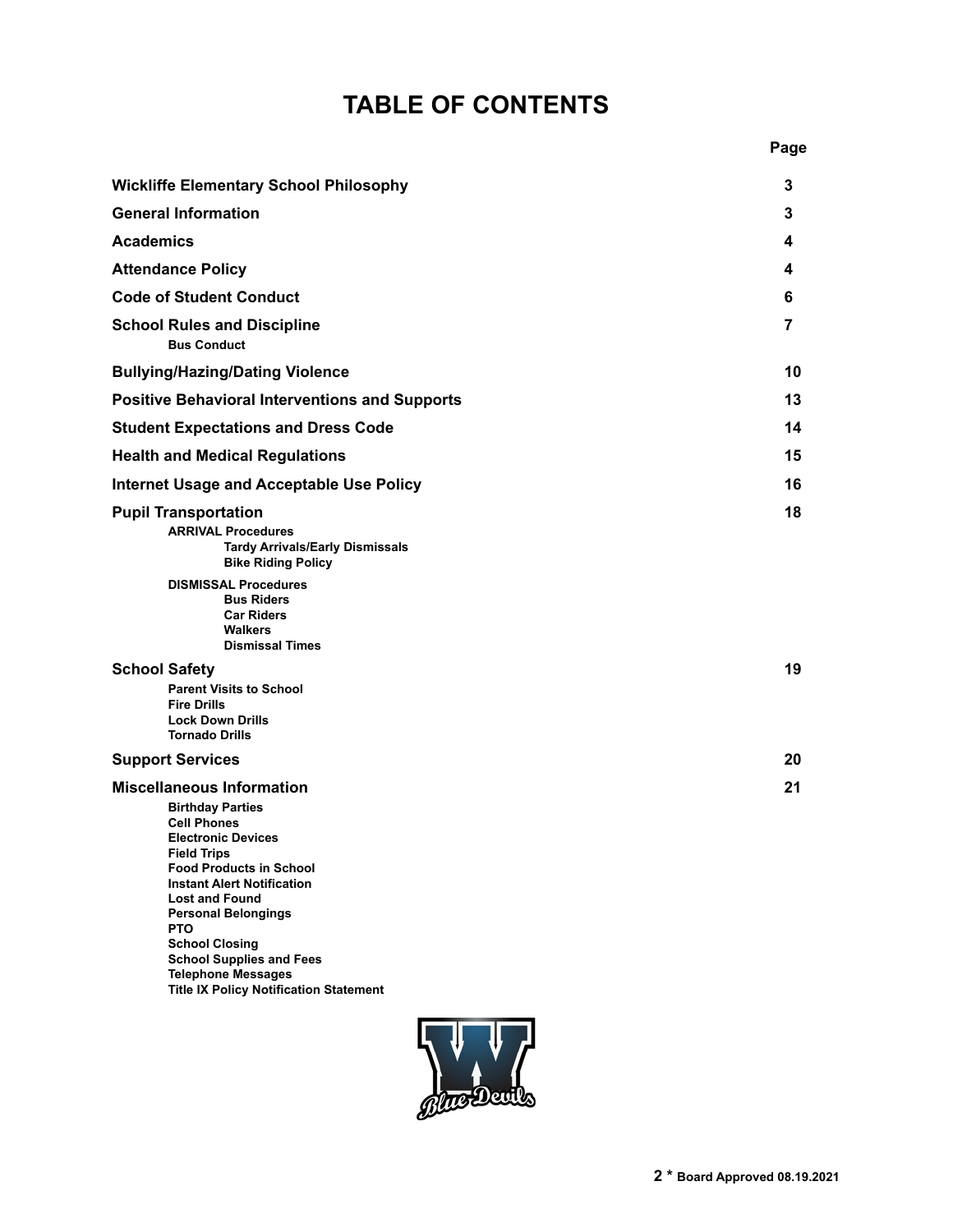# **Wickliffe Elementary School Philosophy**

We, the staff of Wickliffe Elementary School, respect the diversity of our children. We believe that all children can learn and are worthy of our best efforts.

Together, we will:

- Strive to develop creative and flexible thinkers, encourage them to be lifelong learners, and provide opportunities for family involvement in education.
- Provide a safe and caring environment where self-esteem, courage, mutual respect, and responsible behavior are nurtured throughout the school community.
- Prepare our students for the future and provide them with skills necessary to achieve their fullest potential.
- Create an expectancy of SUCCESS for all.

#### **Residency Requirements**

### **GENERAL INFORMATION**

Wickliffe City Schools does **NOT** have an open enrollment policy with neighboring districts. This means that students who do not actually reside in Wickliffe with a parent or guardian (live, sleep, etc.) cannot attend our school. **Families who violate this policy will be liable for tuition fees and prosecution.**

#### **Student Registration**

When enrolling a new student to Wickliffe City Schools, the following documentation will be needed with the Student Enrollment Form:

- Residency documentation: lease or purchase agreement, rental receipt, current gas/electric bill and/or most current real estate tax bill. If the child's parents reside with a friend or family member, the owner/lessee form must be completed along with a Residency Statement
- Original of child's certified birth certificate (copy will be made and original returned)
- Copy of custody papers (if applicable)
- Copy of guardianship papers (if applicable)
- Copy of child's past academic records
- Copy of child's immunization records
- Copy of child's health records
- Copy of special education record, *e.g.,* IEP, ETR, 504 Plan (if applicable)
- Copy of test scores (statewide testing, if applicable)

#### **Entrance Requirements**

Students who enter school for the first time are required to have a complete physical examination and immunization records stating that the child has been immunized in accordance with Ohio State Law/Board Policy.

#### **Custodial Parents**

In order to protect your child, if you are divorced or separated, the school requires legal proof of custody or guardianship (the order must be time-stamped by the clerk of courts and signed by a judge/magistrate). It is the parents' responsibility to provide a copy of the divorce decree, shared parenting agreement, or guardianship appointment to the school office. Failure to do so could result in your child being released to the non-custodial parent. Relatives and family members may not make informal "custody" changes by letter or affidavit. **All custody changes must be court approved. Guardianship must be filed in the court.**

#### **THE SCHOOL WILL NOT BE RESPONSIBLE FOR ANY CUSTODY DISPUTES/ISSUES IF CURRENT CUSTODY DOCUMENTATION IS NOT ON FILE IN THE SCHOOL OFFICE**

#### **Emergency Information – DUE ON THE FIRST DAY OF SCHOOL**

It is the parent's responsibility to return one emergency form per child, indicating where someone can be reached in case of an accident, illness, or other emergency. **PLEASE NOTIFY THE SCHOOL OF ANY CHANGES IN THE STUDENT'S PERSONAL INFORMATION IMMEDIATELY - (***e.g.,* **CHANGES IN ADDRESS, PHONE NUMBERS, MEDICAL HISTORY, EMERGENCY NUMBERS, ETC.).**

#### **Withdrawal of Students**

It is important that you notify the school as soon as possible when you decide to move. Withdrawal forms can be obtained at the school office so that entrance into the new school can be accomplished. We need to know your new address and the name and location of your new school. The school in which your child enrolls will send a request for his/her records, which will be forwarded upon receipt of the request. All obligations with the school office should be met prior to leaving including returning textbooks and library books, settling all fees and charges, and making sure that your child's personal belongings have been collected and picked up.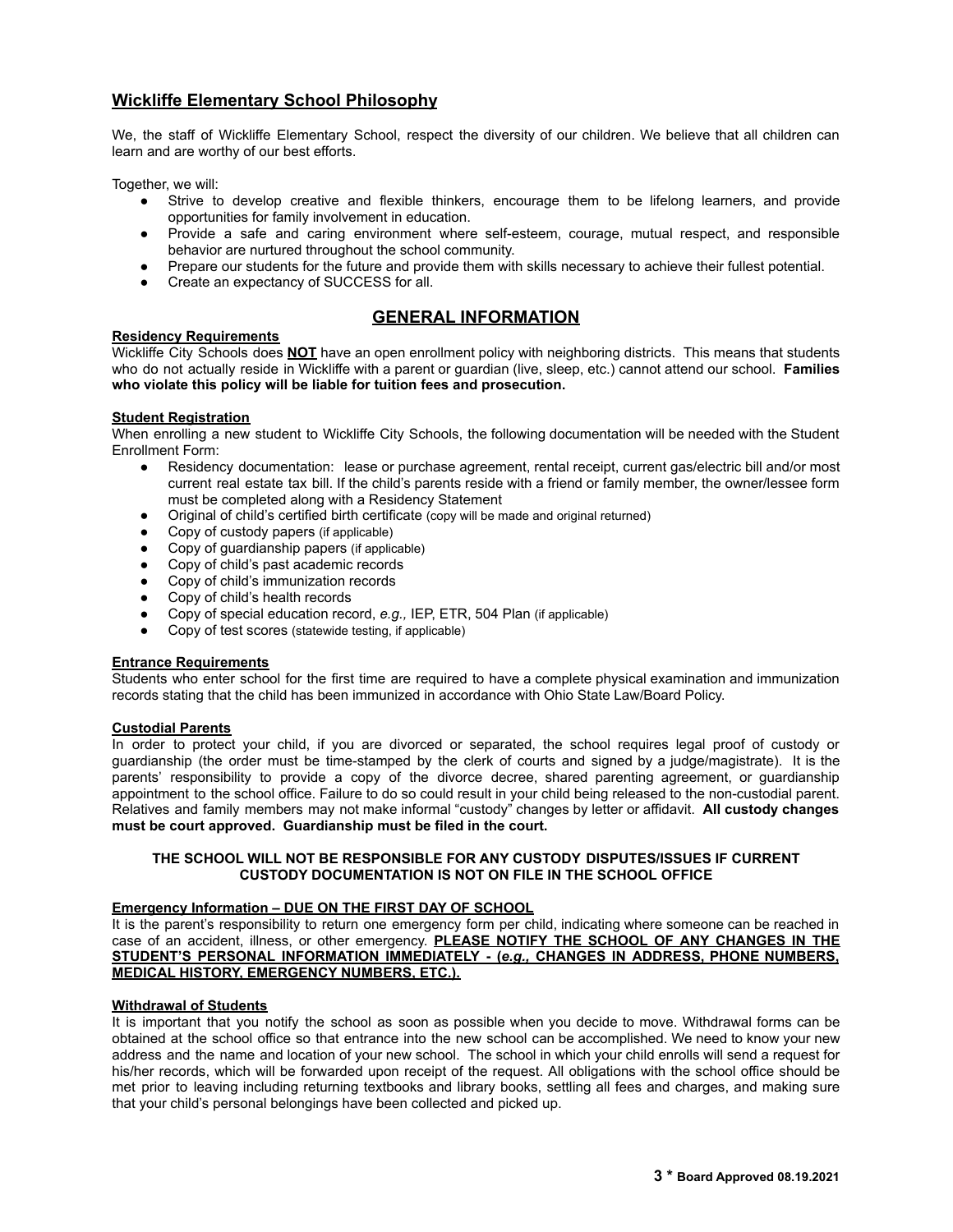## **ACADEMICS**

#### **Student Records & Family Educational Rights & Privacy Act (FERPA)**

"FERPA" provides parents certain rights with respect to their children's education records. Their rights include:

- The right to inspect & review the student's educational records within 45 days of the day on which the school receives a request for access. Parents should submit to the principal a written request that identifies the record(s) they wish to inspect. The school official will make arrangements for access and notify the parent of the time and place where the records may be inspected.
- The right to request the amendment of the student's education records that the parent believes is inaccurate. They should write to the principal, clearly identify the part of the record they want changed, and specify why it is inaccurate.

The exception to disclosure of student information without consent is the release of "directory information". The district will make the information listed below as directory information available upon a legitimate request unless a parent/guardian or student 18 years or older notifies the school in writing by September 15 of each school year that (s)he will not permit distribution of the following information. Under Ohio state law, directory information includes the following: student name, address, telephone listing, date and place of birth, participation in recognized activities & sports, weight and height of members of athletic teams, dates of attendance, date of graduation, awards received.

#### **Parents Right To Know – Title I**

As a parent/guardian with a student attending a Wickliffe City School that receives Title I funds, you have the right to know the qualifications of your child's classroom teacher. The federal No Child Left Behind (NCLB) Act requires that any local school district receiving Title I funds must provide the following information to parents/guardians who ask about the professional qualifications of their child's classroom teacher:

- Whether the teacher has met the Ohio teacher licensing criteria for the grade level and subject areas in which the teacher provides your child instruction.
- Whether the teacher is teaching under an emergency or temporary status that waives state licensing requirements.
- The undergraduate degree major of the teacher and any other graduate degree or certification (such as National Board Certification) held by the teacher and the field of discipline of certification or degree.
- Whether your child is provided services by instructional paraprofessionals and, if so, their qualifications.

All requests must be made in writing and should include the following information: student's full name, legal parent/guardian's full name, address, city, state, zip code and teacher's name. Your request can be sent to the Wickliffe City Schools, 2221 Rockefeller Road, Wickliffe, Ohio, 44092.

#### **Grade Reporting**

Report cards are available through the online parent portal of Infinite Campus at the end of each 12-week trimester grading period. Parent conferences are scheduled during the first trimester with all parents, and are always welcome throughout the year to monitor and discuss a child's progress. Grades can be accessed at any time through Infinite Campus. *Parents are encouraged to frequently check their student's grades and call their child's teacher to arrange an appointment to discuss any academic concerns.*

The progress of students in the primary grades (grades K-2) will be reported on the adopted grade card utilizing a developmental scale for both academic progress and social skills. Letter grades of A-F are assigned to students in grades 3 and 4 for core academic subjects (math, English language arts, science, and social studies)..

#### **Homework**

Homework assignments are tasks directly related to current classroom academic skills and provide the student with an opportunity for practice or study outside the regular school day. Homework assignments vary in quantity and amount of time needed for completion.

It is important that parents help their child(ren) by monitoring homework assignments, showing their child(ren) how to develop good study habits, and communicating regularly with the classroom teacher when problems arise. It is the student's responsibility to complete homework and bring it to school as assigned.

# **ATTENDANCE POLICY**

#### **ABSENCES (Board Policy JED)**

It is important for every student in Ohio to attend school every day. Missing too much school has long-term, negative effects on students, such as lower achievement and graduation rates. There are many reasons students miss school,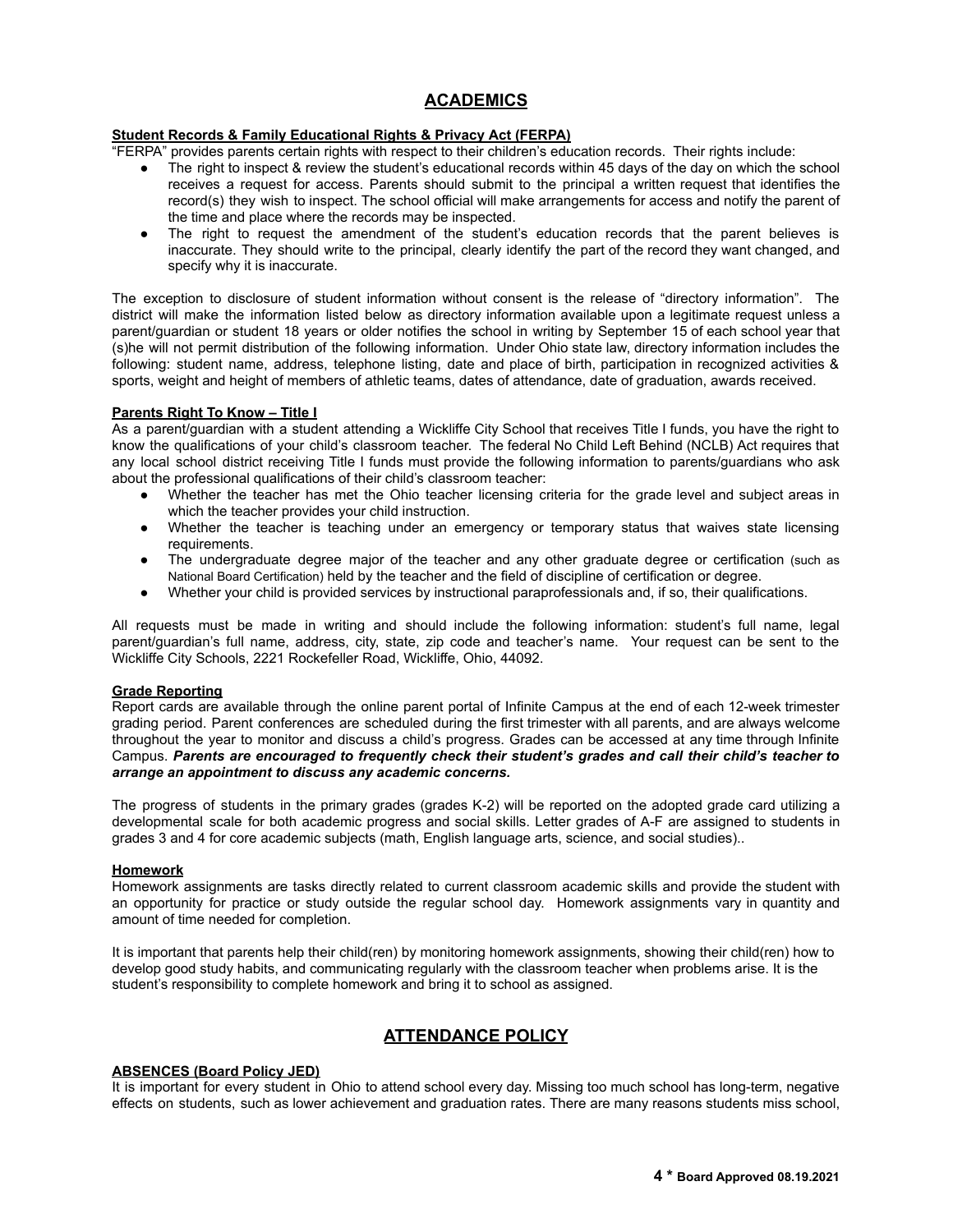but in all cases, the school must be notified of the specific reason for each absence. If you do not call the school when your child is absent, the absence will automatically be unexcused. Unexcused absences will increase the likelihood of your child becoming truant.

Wickliffe City Schools is obligated to follow attendance laws, policies, and procedures as set forth by the Ohio Department of Education and the Ohio Revised Code.

#### **Ohio Definitions for School Absences**

**Habitual Truancy:**

- Absent 30 or more consecutive hours without a legitimate excuse; and/or
- Absent 42 or more hours in one month without a legitimate excuse; and/or
- Absent 72 or more hours in one year without a legitimate excuse.

#### **Excessive Absences:**

- Absent 38 or more hours in one school month with or without a legitimate excuse; and/or
- Absent 65 or more hours in one school year with or without a legitimate excuse.

Students who meet one or more of the above stated definitions will be subject to Ohio attendance laws, policies, and procedures. At any point, the principal may require that a physician's note be required in order for absence to be considered "excused".

Reasons for which a student absence may be excused include, but are not limited to:

- 1. personal illness of the student;
- 2. illness in the student's family;
- 3. death in the family;
- 4. needed at home to perform necessary work directly and exclusively for parents or legal guardians (applies to students over 14 years of age only);
- 5. quarantine for contagious disease;
- 6. religious reasons;
- 7. traveling out of state to attend a Board-approved enrichment activity or extracurricular activity (applies to absences of up to four days); or
- 8. court appearance obligations.

Each student who is absent must immediately, upon return to school, make arrangements with his/her teacher(s) to make up work missed. Students who are absent from school for reasons not permitted by Ohio state law may, or may not, be permitted to make up work. Each case is considered on its merits by the principal and the respective teacher(s). Students are requested to bring a note to school after each absence explaining the reason for the absence or tardiness.

The Board does not believe that students should be excused from school for vacations or other non-emergency trips out of the District. Students who are taken out of school for trips or vacations are not authorized to do so by the school. The responsibility for such absences resides with the parent(s), and they must not expect any work missed by their child to be re-taught by the teacher. If the school is notified in advance of such a trip, reasonable efforts are made to prepare a general list of assignments for the student to complete while he/she is absent.

When a student is absent from school, he/she may be responsible for all work missed. If the student is only absent one or two days, upon returning the next day, he/she should ask all teachers for the missed assignment. Parents may call the school to get assignments for students only after three or more days of absence. Please allow 24-hour notice for homework pick-up. For the most part, parents can expect the work to be ready by 2:30 PM the day after the request. Assignments may also be available via the district-provided online grade book.

Letters will be sent home, on a continual basis, regarding attendance for both excused and unexcused absences, to keep parents and guardians informed of their child's attendance.

Once your child becomes truant, we are required by law to convene an Attendance Intervention Team to create an Attendance Intervention Plan and parent attendance at this meeting is required.

#### **Reporting Absences**

Parents are required by law to call the district absence reporting number and give the reason for the child's absence. A call must be received at 440.943.3240 prior to 9:00 AM on the day of the absence with the student's name and the reason for the absence, i.e., illness (including the child's symptoms), funeral, out of *town, or doctor's appointment.* If no call is received, we are required by the Child Abduction Law to call the student's home or parent's place of employment to confirm the student's absence.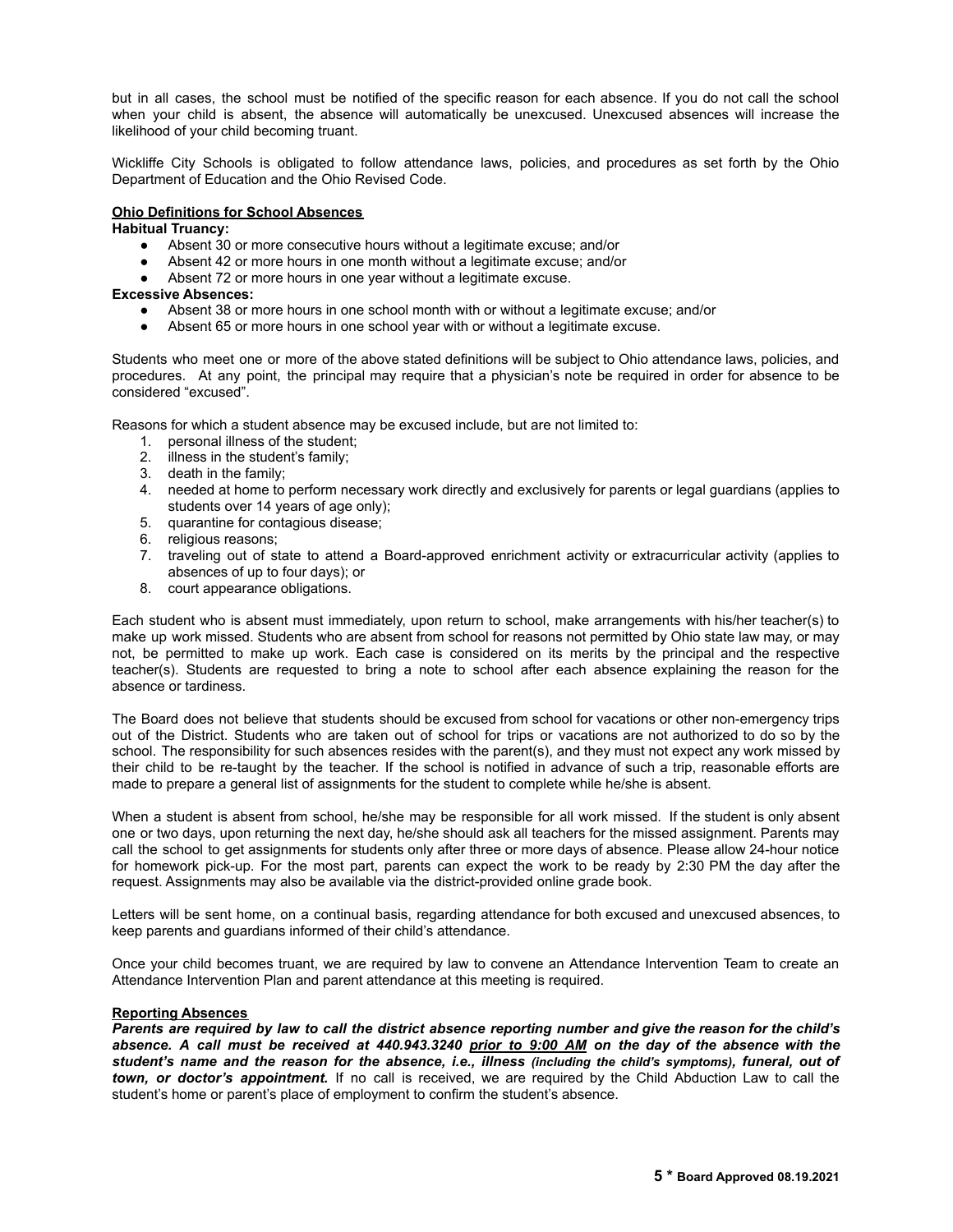#### **Make-up Work**

Parents may call the school office to arrange for make-up work for student absences. Every effort will be made to secure make-up work in a timely manner. Students will be given one additional day beyond the number of days missed to make-up assignments. For example: 2 days absent would equal 3 days to make up work. Work not completed as outlined will be counted as a 0.

#### **Student Vacations**

The Board does not believe that students should be excused from school for vacations or other non-emergency trips out of the District. Students who are taken out of school for trips or vacations are not authorized to do so by the school. The responsibility for such absence resides with the parent(s), and they must not expect any work missed by their child to be re-taught by the teacher. If the school is notified in advance of such a trip, reasonable efforts are made to prepare a general list of assignments for the student to do while he/she is absent, however teachers are not required to have assignments prepared prior to vacation (in accordance with Board Policy JED).

When a family vacation must be scheduled during the school year, the parents should contact the office and teacher to make arrangements for missed assignments. Teachers are not required to have assignments prepared prior to vacation. Please make all attempts to avoid scheduling vacations just prior to or during state testing weeks which are typically scheduled in April and/or May. Specific dates can be found on the Wickliffe City Schools website.

# **CODE OF STUDENT CONDUCT (in accordance with Board Policy JFC)**

Students are expected to conduct themselves in a way that exhibits respect and consideration for the rights of others. Students of the District must conform to school regulations and accept directions from authorized school personnel.

The Board's philosophy is that good order and discipline are best thought of as being positive, not negative; helping a student to adjust rather than punishment; turning unacceptable conduct into acceptable conduct. Order and discipline are largely a matter of morale, of positive classroom atmosphere and interpersonal relationships, and of self-discipline and pride.

A student who fails to comply with established school rules or with any reasonable request made by school personnel on school property and/or at school-related events is subject to approved student discipline regulations. Students are also subject to discipline, as outlined in the Student Code of Conduct for misbehavior that occurs off school property when the misbehavior endangers the health and safety of students within the District or adversely affects the education process. The Superintendent/designee develops regulations that establish strategies ranging from prevention to intervention to address student misbehavior, and provides continuing instruction in dating violence prevention in health education courses in grades 7 through 12.

Students and parents receive, at the beginning of each school year or upon enrolling in the District schools during the year, written information on the rules and regulations to which they are subject while in school or participating in any school-related activity or event. The information includes the types of conduct that are subject to suspension or expulsion from school or other forms of disciplinary action. The Board directs the administration to make all students aware of the Student Code of Conduct and the fact that any violations of the Student Code of Conduct are punishable up to and including suspension or expulsion. The rules and standards set forth apply to conduct on school premises, on school buses or any other school vehicle, or involving school property or at any school-sponsored event or function. The rules also apply to any form of student misconduct directed at a District official or employee or the property of a District official or employee, regardless of where the misconduct occurs or conduct that is inimical to the welfare of the school, other students or school personnel.

Determination of what penalty to apply will be made by the appropriate administrator, consistent with state law.

The Board will comply with all provisions of state law with reference to the procedural standards for the suspension, expulsion, emergency removal and permanent exclusion of students from public schools.

If a student violates this policy or the Student Code of Conduct, school personnel, students, or parents should report the student to the appropriate principal. The administration cooperates in any prosecution pursuant to the criminal laws of the state of Ohio and local ordinances.

A student may be expelled for up to one year if he/she commits an act that inflicts serious physical harm to persons or property if it was committed at school, on other school property or at a school activity, event or program.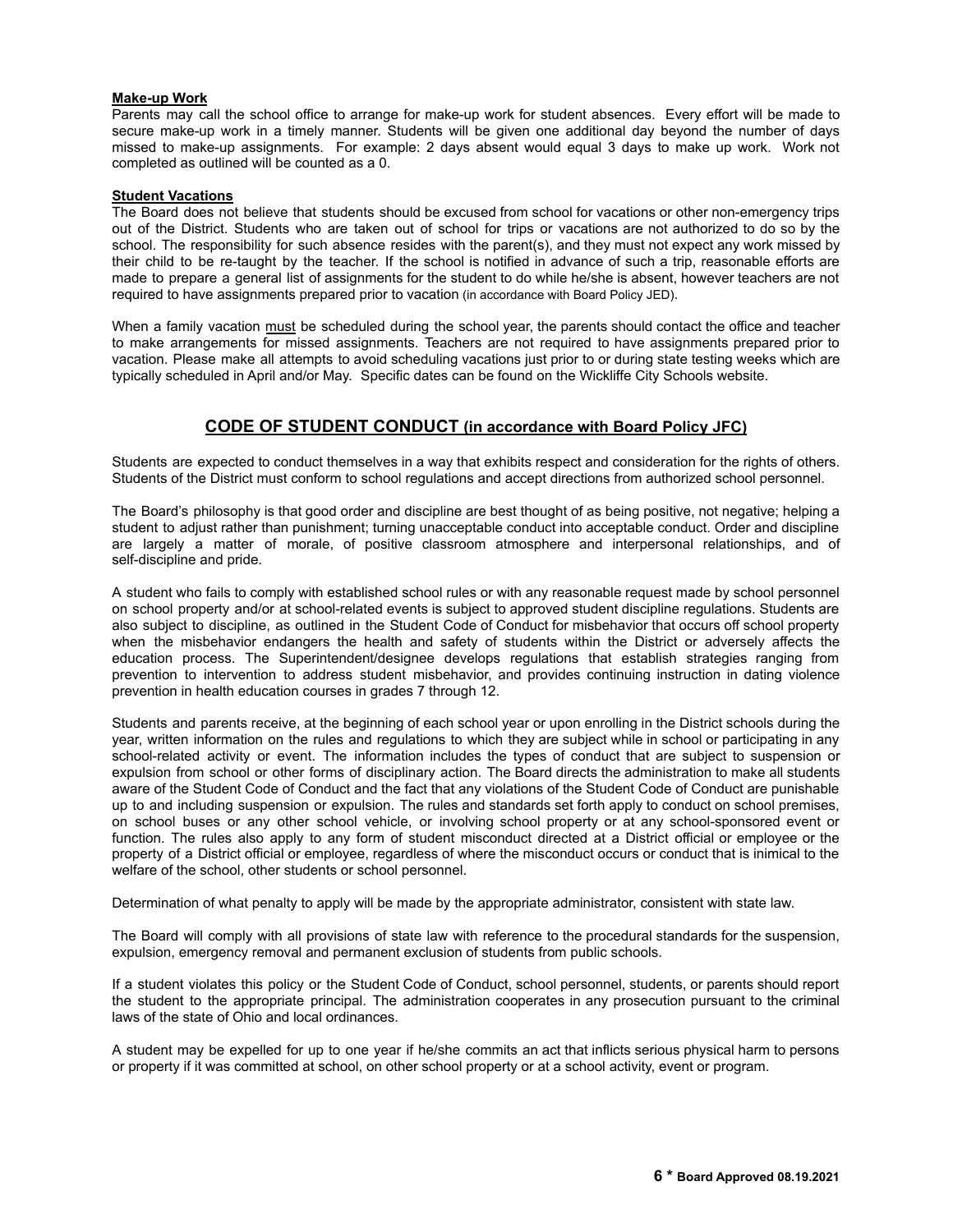The Superintendent is authorized to expel a student from school for a period not to exceed one year for making a bomb threat to a school building, or to any premises at which a school activity is occurring at the time of the threat. Any expulsion under this provision extends, as necessary, into the school year following the school year in which the incident that gives rise to the expulsion takes place.

Matters that might lead to a reduction of the expulsion period include the student's mental and/or physical characteristics or conditions, the age of the student and its relevance to the punishment, the prior disciplinary history of the student and/or the intent of the perpetrator.

The rules and standards set forth apply to conduct on school premises, at school events, on school buses, or involving school property. Any conduct which causes, or which creates a likelihood that it will cause, disruption or interference with any school function, activity or purpose, or creates a likelihood that it will interfere with the health, safety or well-being, or the rights of other students, is prohibited. Violation by a student of one or more of the rules of conduct will result in disciplinary action(s) such as parental contact, assignment of detentions, In-School Restriction (ISR), emergency removal, suspension, and/or expulsion. Respect will be emphasized. Disrespect toward other students, teachers, administrators, and paraprofessionals will not be tolerated. This code is consistent with the district's more detailed code of conduct and board policies.

The Wickliffe City School Board of Education adopts the Code of Student Conduct annually. Rules and regulations are consistent in all grades, with the administration at each building level given the latitude to exercise discretion in applying behavior modifying techniques. Corrective measures may be different based on age, maturity, grade, number of other offenses, and the severity of the offense.

# **SCHOOL RULES and DISCIPLINE**

# **General Conduct**

The following rules are to be adhered to by every student:

- If students eat breakfast at school, they are permitted to enter the school building at **8:20 AM**; all other students are permitted to enter the school at **8:30 AM**.
- All students will be expected to behave in a proper manner in the classroom, in the hallways, in the cafeteria, and on the playground. Students should be courteous, respectful, and obedient to all school personnel and other students.
- Students are to walk through the building in a quiet and orderly manner.
- Possession of any object that may be used, regardless of its intended purpose, to inflict injury on anyone else is prohibited.
- Parents will be held responsible for damage to school property resulting from carelessness or disregard of rules.

#### **Student Behavior**

The rules and standards set forth apply to conduct on school premises, at school events, on school buses, or involving school property. Any conduct which causes, or which creates likelihood that it will cause, disruption or interference with any school function, activity or purpose, or creates a likelihood that it will interfere with the health, safety or well-being or the rights of other students, is prohibited. Violation by a student of one or more of the rules of conduct will result in disciplinary action(s) such as parental contact, assignment of detentions, in-school restriction, emergency removal, suspension, and/or expulsion. Respect will be emphasized. Disrespect toward students, teachers, administrators, and paraprofessionals will not be tolerated.

It is the policy of the Wickliffe City School District Board of Education to have zero tolerance for violent, disruptive, or inappropriate behavior, including excessive truancy. The policies conform with the philosophy that good order and discipline are best thought of as positive, not negative; of helping a student to adjust rather than as punishment; and of turning unacceptable conduct into acceptable conduct.

A violation of any of the following rules will be considered serious misbehavior, and as a result, the following discipline may be used: written assignment or work restitution, notification of parents for assistance at home, removal from a class, parent conference, lunch and/or recess restriction, exclusion from class or privilege, suspension from school, expulsion.

● **ACADEMIC DISHONESTY –** a student shall not cheat on tests or other school assignments or attempt to better their grade by methods beyond those which are permitted by the classroom teacher.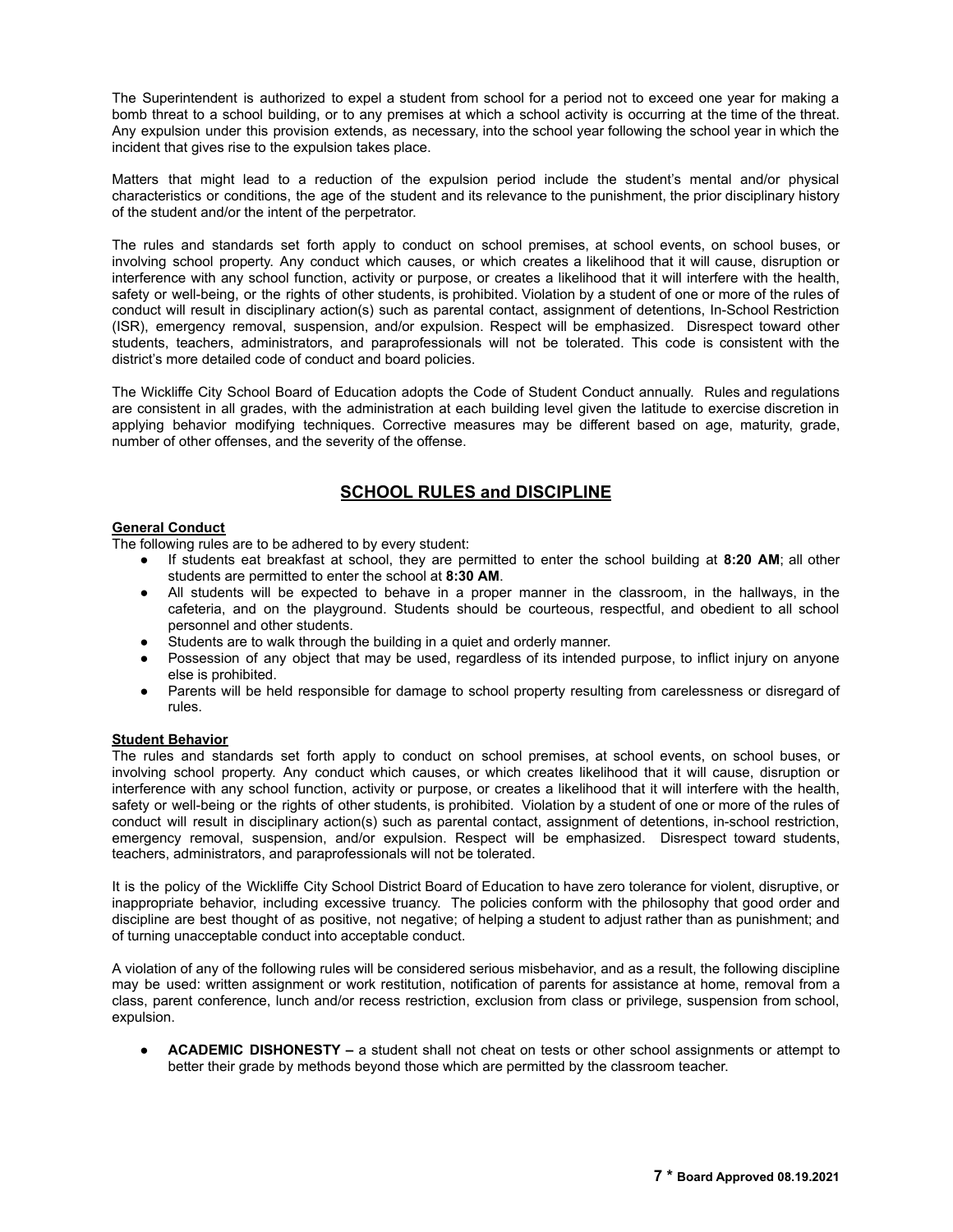- **ASSAULT***/***FIGHTING/PHYSICAL AGGRESSION –** a student shall not cause physical injury or behave in such a way that could threaten to cause physical injury to school staff, other students, or visitors while under the jurisdiction of the school.
- **DAMAGE TO PROPERTY/VANDALISM a student shall not cause or attempt to cause damage to any** school property or property on school premises or at any school activity on or off school grounds.
- **DISRUPTION OF SCHOOL –** a student shall not by use of violence, bullying, force, coercion, threat, harassment, disrespect, or insubordination cause material disruption or obstruction to the educational process including all curricular and extracurricular activities.
- **POSSESS OR THREATEN TO USE DANGEROUS WEAPONS/INSTRUMENTS –** a student shall not possess, handle, transmit, or conceal any object which could reasonably be considered a weapon. This list of objects includes (but is not limited to) knives, guns, firecrackers, stink bombs, matches, lighters, etc.
- **PROFANITY/OBSCENE LANGUAGE –** a student shall not use profanity or obscene language, either written or verbal, nor use obscene gestures, signs, pictures or publications.
- **REPEATED VIOLATIONS OF SCHOOL RULES –** a student shall not repeatedly fail to comply with school rules and regulations properly established for the efficient operation of the school.
- **THEFT –** a student shall not take nor consume anything belonging to another individual.
- **THREATS** a student shall not threaten physical violence or coerce by any means, any student, teacher, school employee or other individual, nor shall a student urge another student or any other person to employ threats or intimidation.
- **SUBSTANCE ABUSE –** a student shall not possess, use, transport, purchase, have under his/her control, offer for sale, administer to another, or be under the influence of any intoxicant, hallucinogen, controlled substances of any kind, narcotics, THC, CBD, nicotine, or other dangerous drug or counterfeit or "look alike" drug. No student shall have or possess any equipment or paraphernalia for the purpose of any items listed above, including, but not limited to: vaporizers, dab pens, vape pens, wax pens, vapes, Juuls, e-cigarettes, or any like devices. Paraphernalia that can be used with drugs or other substances including, but not limited to, rolling papers, and other items used to inject, inhale, administer, deliver, inject, inhale, administer, ingest or otherwise consume a drug or substance are strictly prohibited. Prescription drugs of any kind without a valid prescription from a licensed medical professional are prohibited.
- **TOBACCO** use, or possession, of tobacco by students in any area, or of any quantity, under the control of the school district or at any activity supervised by any school in the Wickliffe City District is prohibited.
- **OTHER CONDUCT** it is recognized that no list of prohibited conduct can specifically encompass every action which may become a subject of discipline. The Superintendent or building principal shall have the authority to impose discipline upon a student for conduct not set forth herein if it substantially disrupts or interferes with the good order, discipline, operation, or educational process of the school or if it materially is or poses a threat to the safety of persons or property.

#### **Outline of Due Process Procedures**

**Suspension:** The Ohio Revised Code provides that a superintendent or principal may suspend a student from school for at least one (1), but no more than ten (10), school days.

- A student will be given a written notice of the intent to suspend which includes the specific reason(s) for the action.
- A student will be given the opportunity to appear at an informal hearing to challenge the reason(s) for the intended suspension, or to otherwise explain his/her actions. The parent or guardian may be asked to be present at this hearing.
- Suspension may be invoked immediately after steps 1 and 2.
- Within twenty-four (24) hours after the time of suspension, a written notice will be provided to the student and the parent, which includes, among other things, the reason(s) for such suspension, the right of the student or parent to appeal the action, and the right to be represented in the appeal by a representative of their choice.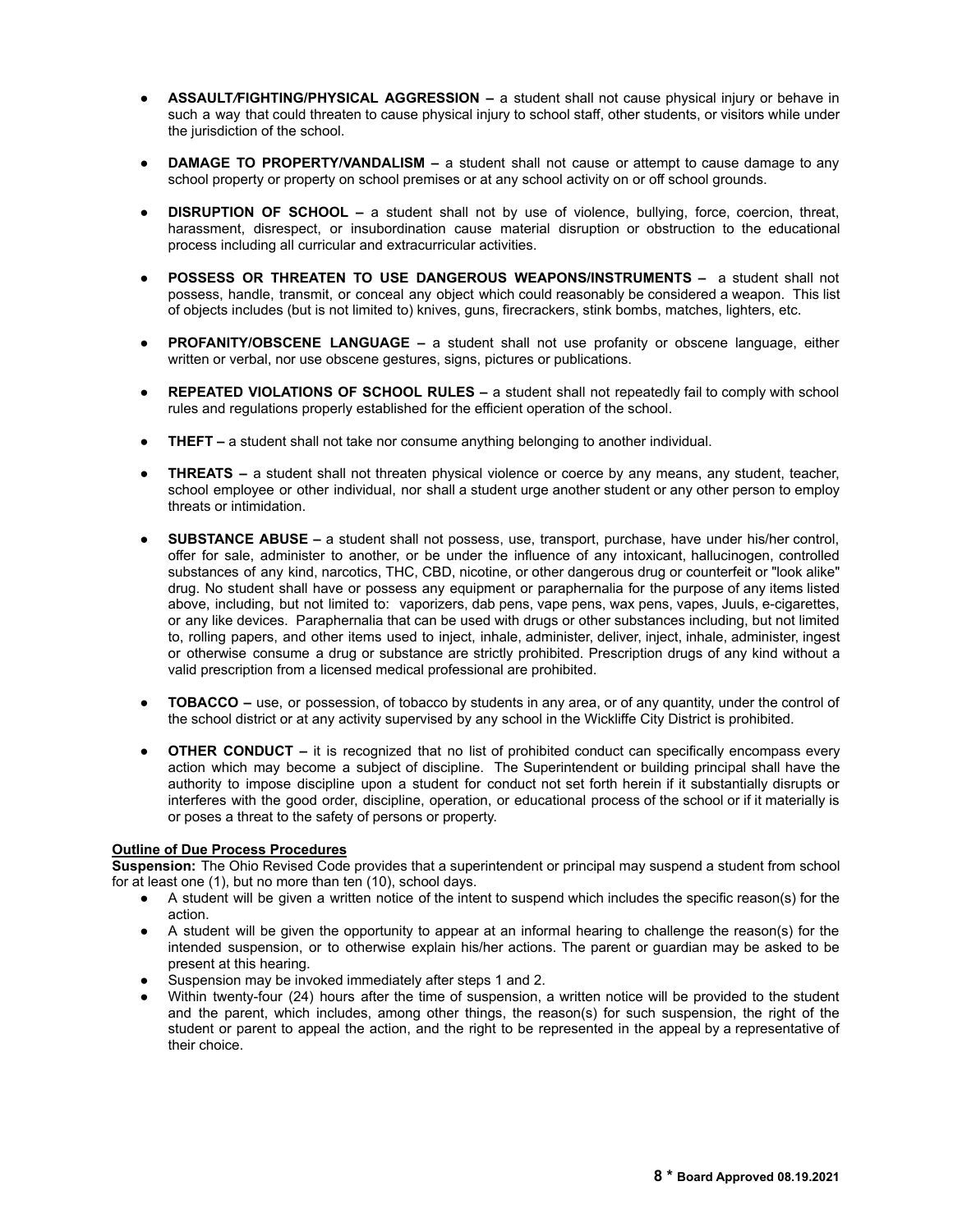#### **Removal**

A student may be removed from the school setting without the formal suspension and/or expulsion procedures when it is determined that his/her presence poses continuing danger to persons or property or an ongoing threat of disrupting the academic process.

#### **Assembly Conduct**

Assemblies are offered to enrich the educational program at the elementary school. Dramatic, musical, educational and entertaining assemblies will be provided throughout the school year. Students who attend assemblies must adhere to several rules, including:

- Enter quickly and sit as assigned
- Show respect for those at the microphone or who may be otherwise performing (*e.g.,* sit quietly)
- Create NO disturbance while in attendance (*e.g.,* hands/feet to self)
- Follow adult directions
- Leave quickly and quietly upon dismissal

#### **BUS CONDUCT**

#### **Bus Rules & Regulations**

Wickliffe City Schools furnishes transportation in compliance with state law. To contact the Transportation Department, please call **440.943.7739**. Although delays can occur during the first week of school, buses normally operate on a prompt schedule. Please note that parents are responsible for supervision of students until such time as the student boards the bus in the morning and immediately after the student exits the bus at the end of the school day.

Students who miss their bus in the afternoon, usually do so as a result of their own lack of attention or carelessness. In this case, parents will be called to make some kind of arrangement for transportation. If someone other than the parent is providing transportation, written permission must be given to the school office; a person authorized by the parent to pick up a child must show picture identification when signing out the student.

Students on a bus are under the authority of, and directly responsible to, the bus driver. The driver has the authority to enforce the established regulations for bus conduct. The bus driver's primary responsibility is to safely transport students to and from school. Strict discipline must be maintained by the driver in order to accomplish this task. Students will be assigned seats and are notified of the following rules during the first week of school.

#### **Students will:**

- Remain seated *at all times* in assigned seat.
- Behave in an orderly manner and not cause any undue noise or other disruption which could distract the driver.
- Refrain from throwing objects in, at, or from the bus.
- Stay away from the driver's seat and bus controls.
- Keep hands, arms, feet, and items inside the bus windows.
- Refrain from eating or drinking on the bus.
- Refrain from damaging any part of the bus.
- Squirt guns, water bottles, or any other objects that might serve as a weapon are prohibited on the bus.
- Refrain from fighting or swearing on the bus.
- Follow the instructions from the driver.
- Ride only the bus to which assigned.
- Get on and off the bus at assigned stop.
- At pick-up and departure, a hand signal from the bus driver is necessary before crossing in front of the bus.

#### **Bus Conduct Reports**

When a student disregards the rules established for the bus, the bus driver will refer the child to the principal with a BUS VIOLATION REPORT. Students may receive discipline consequences from both the transportation department and the school.

#### **Cafeteria Conduct**

Student behavior in the cafeteria is based on courtesy and cleanliness. All conduct rules of the school are applicable to the cafeteria. In addition, students are expected to use low level voices, keep food in their area, clean up their lunch packaging, remain seated unless given permission, and follow the directives of the lunch staff regarding procedures during the lunch period.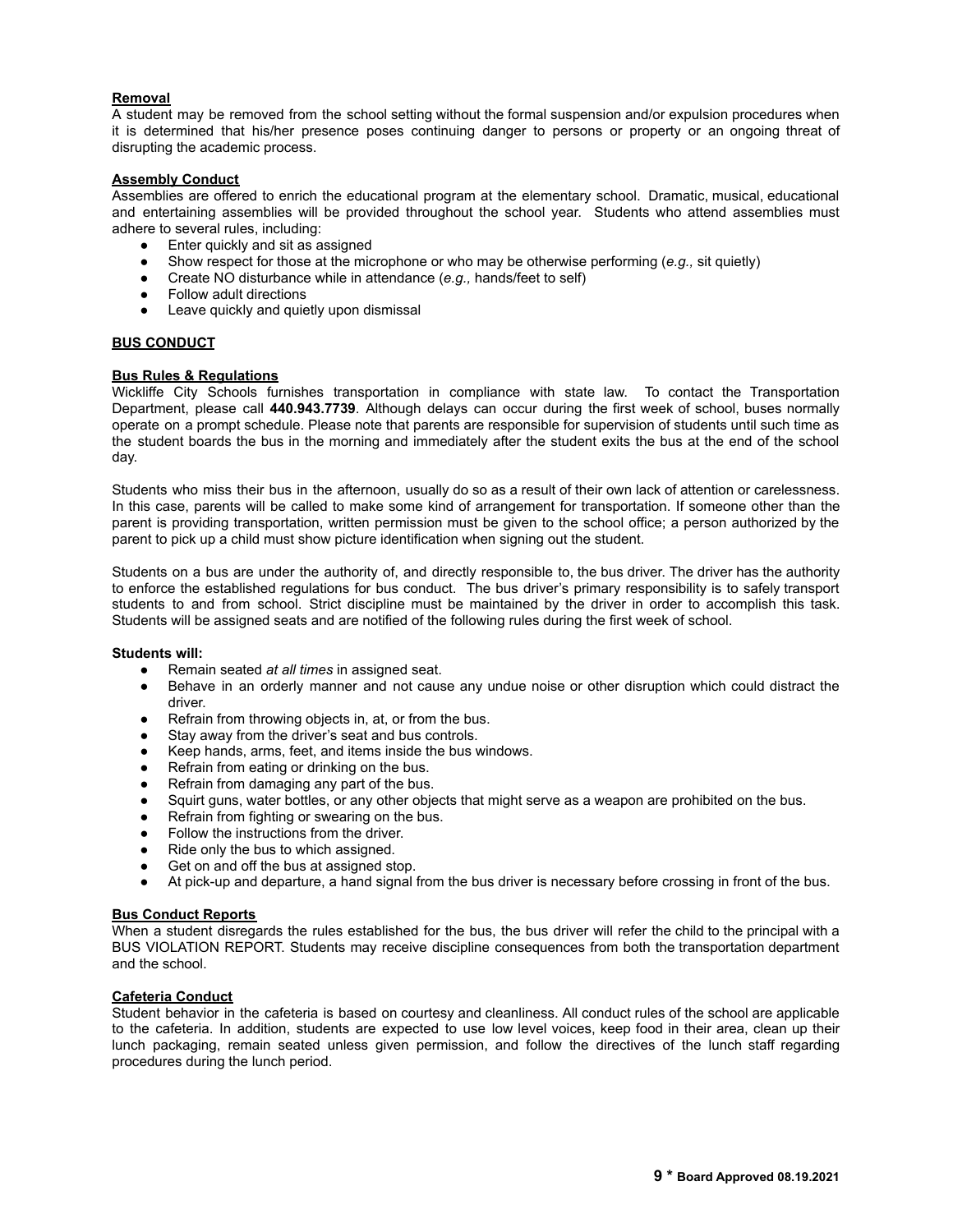As a matter of safety for your child, no one will be dismissed from the school for lunch unless the parent or guardian comes into the office to sign the child out for the lunch period. Parents are expected to return with the child to the office to sign in the child for return to class.

#### *Visitors/parents will not be permitted in the cafeteria or on the playground during scheduled lunch and recess times.*

#### **Playground Conduct**

Students are expected to go outside for recess every day. Generally, a child who is well enough to attend school is also well enough to participate in outdoor recess. Therefore, parents need to dress their child appropriately for the weather. Recess is held indoors for all students in adverse weather conditions (including rain/thunder/lightning and temperature below 15 degrees with wind chill).

All conduct rules of the school are applicable to the playground. In addition, students are expected to follow the instruction of the playground monitors regarding the appropriate use of equipment, areas of playground available for use, procedures for accessing restrooms, entrance to school following recess, and decisions regarding games and spaces being used for play.

Playing on the playground is a privilege reserved for those students displaying appropriate behavior. Children who violate playground rules will receive the following consequences:

- The playground proctor will first warn the student
- Next, the proctor will remove the student from the activity for a brief time, the remainder of the recess, or for several days.
- This removal may include a time to stand by the wall (not facing the wall), sit on the bench, or engage in an alternate, directed activity until the student can resume normal activity.
- In severe cases, the student will be sent to the office.

The proctor may also, at their discretion, issue a discipline slip for the teacher to address by putting the slip in the teacher's mailbox the day of the incident.

#### **Restroom Conduct**

- Use a quiet voice
- Always flush the toilets and/or urinals
- Help keep the floor, mirrors, and walls neat and clean
- Writing on walls is prohibited (pencils, crayons, and pens must be left in the classroom)
- Throw paper towels in the wastebaskets, not in the toilets, sink, urinals, or on the floor/ceiling/walls.
- Keep hands and feet to self
- Standing on toilet seats or toilet paper dispensers is prohibited
- Swinging or hanging on stall doors or hanging on support bars is prohibited

# **BULLYING/HAZING/DATING VIOLENCE (in accordance with Board Policy JFCF-R)**

The prohibition against hazing, dating violence, harassment, intimidation or bullying is publicized in student handbooks and in the publications that set the standard of conduct for schools and students in the District. In addition, information regarding the policy is incorporated into employee handbooks and training materials. All incidents of bullying/hazing are reported immediately to the superintendent or designee. *Students are prohibited from deliberately making false reports of harassment, intimidation, or bullying. Any student responsible for* making a false report of that nature may be subject to school discipline up to and including expulsion from *school.*

#### **School Personnel Responsibilities and Complaint Procedures**

Hazing, bullying behavior and/or dating violence by any student/school personnel in the District is strictly prohibited, and such conduct may result in disciplinary action, including suspension and/or expulsion from school. Hazing bullying and/or dating violence means any intentional written, verbal, graphic or physical acts, including electronically transmitted acts, either overt or covert, by a student or group of students toward other students/school personnel with the intent to haze, harass, intimidate, injure, threaten, ridicule or humiliate. Such behaviors are prohibited on or immediately adjacent to school grounds, at any school-sponsored activity, in any District publication, through the use of any District-owned or operated communication tools, including but not limited to, District e-mail accounts and/or computers, on school-provided transportation or at any official school bus stop.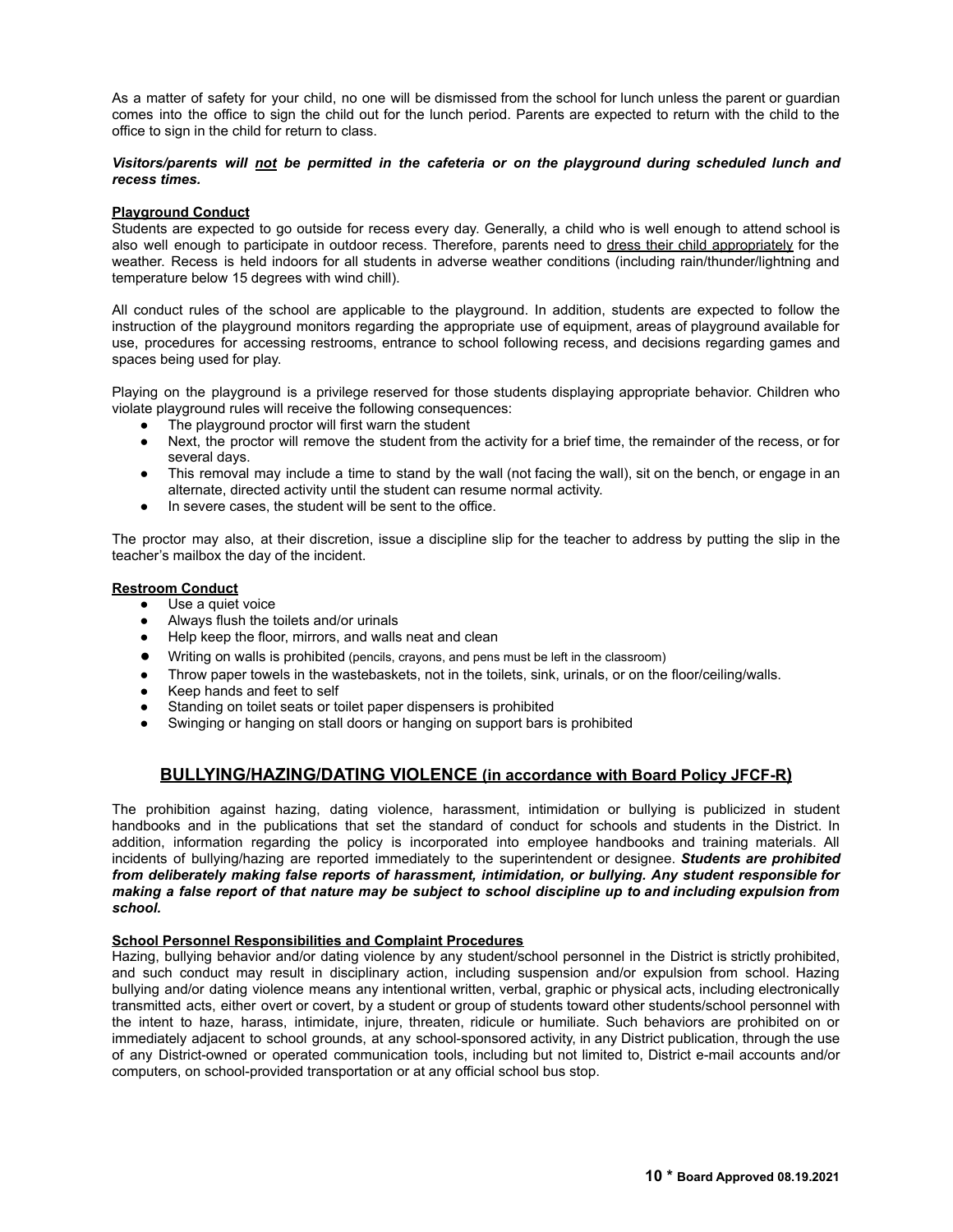Hazing, bullying and/or dating violence can include many different behaviors. Examples of conduct that could constitute prohibited behaviors include, but are not limited to:

- 1. physical violence and/or attacks;
- 2. threats, taunts and intimidation through words and/or gestures;
- 3. extortion, damage or stealing of money and/or possessions;
- 4. exclusion from the peer group or spreading rumors;
- 5. repetitive and hostile behavior with the intent to harm others through the use of information and communication technologies and other web-based/online sites (also known as "cyberbullying"), such as the following:
	- A. posting slurs on websites, social networking sites, blogs or personal online journals;
	- B. sending abusive or threatening emails, website postings or comments and instant messages;
	- C. using camera phones to take embarrassing photographs or videos of students and/or distributing or posting the photos or videos online;
	- D. using websites, social networking sites, blogs or personal online journals, e-mails or instant messages to circulate gossip and rumors to other students; and/or
	- E. excluding others from an online group by falsely reporting them for inappropriate language to internet service providers.

In evaluating whether conduct constitutes hazing or bullying, special attention is paid to the words chosen or the actions taken, whether such conduct occurred in front of others or was communicated to others, how the perpetrator interacted with the victim and the motivation, either admitted or appropriately inferred.

#### **Teachers and Other School Staff**

Teachers and other school staff who witness acts of hazing, bullying and/or dating violence as defined above, promptly notify the building principal/designee of the event observed, and promptly file a written incident report concerning the events witnessed.

Teachers and other school staff who receive student or parent reports of suspected hazing, bullying and/or dating violence promptly notify the building principal/designee of such report(s). If the report is a formal, written complaint, the complaint is forwarded to the building principal/designee no later than the next school day. If the report is an informal complaint by a student that is received by a teacher or other professional employee, he/she prepares a written report of the informal complaint that is forwarded to the building principal/designee no later than the next school day.

#### **Complaints**

- 1. **Formal Complaints:** Students and/or their parents or guardians may file reports regarding suspected hazing, harassment, intimidation, bullying and/or dating violence. The reports should be written. Such written reports must be reasonably specific, including the person(s) involved; number of times and places of the alleged conduct; the target of suspected harassment, intimidation and/or bullying and the names of any potential student or staff witnesses. Such reports may be filed with any school staff member or administrator. They are promptly forwarded to the building principal/designee for review and action.
- 2. **Informal Complaints:** Students, parents or guardians and school personnel may make informal complaints of conduct that they consider to be harassment, intimidation and/or bullying by verbal report to a teacher, school administrator or other school personnel. Such informal complaints must be reasonably specific as to the actions giving rise to the suspicion of hazing, harassment, intimidation and/or bullying, including person(s) involved, number of times and places of the alleged conduct, the target of the prohibited behavior(s) and the names of any potential student or staff witness. The school staff member or administrator who receives the informal complaint promptly documents the complaint in writing, including the above information. This written report by the school staff member and/or administrator is promptly forwarded to the building principal/designee for review and action.
- 3. **Anonymous Complaints:** Students who make informal complaints as set forth above may request that their name be maintained in confidence by the school staff member(s) and administrator(s) who receive the complaint. The anonymous complaint is reviewed and reasonable action is taken to address the situation, to the extent such action (1) does not disclose the source of the complaint, and (2) is consistent with the due process rights of the student(s) alleged to have committed acts of hazing, bullying and/or dating violence.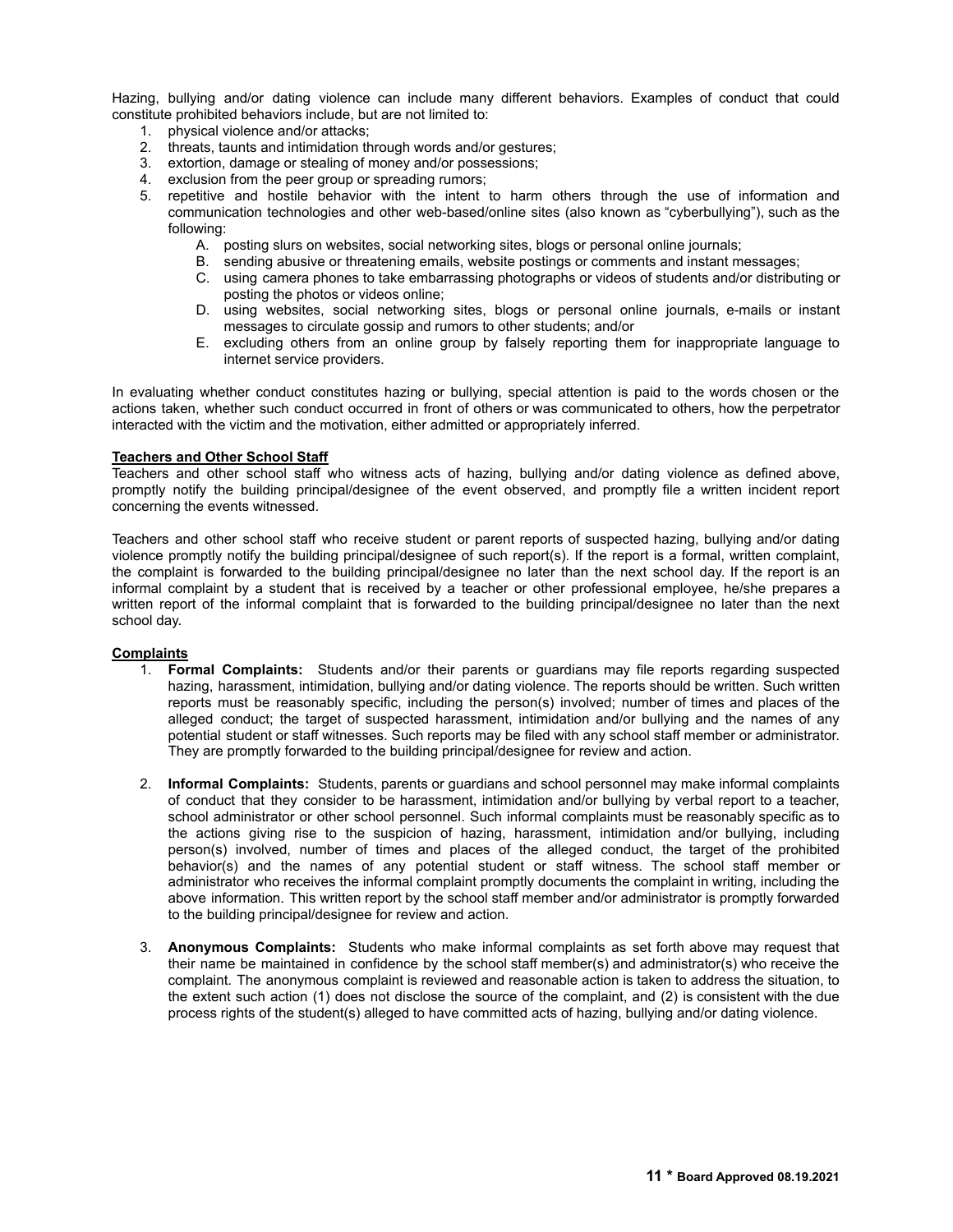#### **Intervention Strategies**

**1. Teachers and Other School Staff:** In addition to addressing both informal and formal complaints, school personnel are encouraged to address the issue of hazing, bullying and/or dating violence in other interactions with students. School personnel may find opportunities to educate students about harassment, hazing, intimidation and bullying and help eliminate such prohibited behaviors through class discussions, counseling and reinforcement of socially appropriate behavior. School personnel should intervene promptly whenever they observe student conduct that has the purpose or effect of ridiculing, humiliating or intimidating another student/school personnel, even if such conduct does not meet the formal definition of harassment, hazing, intimidation or bullying.

#### **2. Administrator Responsibilities:**

- A. **Investigation** The principal/designee is notified of any formal or informal complaint of suspected harassment, hazing, intimidation or bullying. Under the direction of the building principal/designee, all such complaints are investigated promptly. A written report of the investigation is prepared when the investigation is complete. The report includes findings of fact, a determination of whether acts of hazing, bullying and/or dating violence were verified, and when prohibited acts are verified, a recommendation for intervention, including disciplinary action, is included in the report. Where appropriate, written witness statements are attached to the report. Notwithstanding the foregoing, when a student making an informal complaint has requested anonymity, the investigation of such complaint is limited as is appropriate in view of the anonymity of the complaint. Such limitation of the investigation may include restricting action to a simple review of the complaint (with or without discussing it with the alleged perpetrator), subject to receipt of further information and/or the withdrawal by the complaining student of the condition that his/her report be anonymous.
- B. **Non-Disciplinary Interventions:** When verified acts of hazing, bullying and/or dating violence are identified early and/or when such verified acts do not reasonably require a disciplinary response, students may be counseled as to the definition of the behavior, its prohibition and their duty to avoid any conduct that could be considered harassing, hazing, intimidating and/or bullying. If a complaint arises out of conflict between students or groups of students, peer mediation may be considered. Special care, however, is warranted in referring some cases to peer mediation. A power imbalance may make the process intimidating for the victim and therefore inappropriate. The victim's communication and assertiveness skills may be low and could be further eroded by fear resulting from past intimidation and fear of future intimidation. In such cases, the victim should be given additional support. Alternatively, peer mediation may be deemed inappropriate to address the concern.
- C. **Disciplinary Interventions:** When acts of harassment, intimidation and bullying are verified and a disciplinary response is warranted, students are subject to the full range of disciplinary consequences. Anonymous complaints that are not otherwise verified, however, cannot provide the basis for disciplinary action.

In- and out-of-school suspension may be imposed only after informing the accused perpetrator of the reasons for the proposed suspension and giving him/her an opportunity to explain the situation.

Expulsion may be imposed only after a hearing before the Board of Education, a committee of the Board or an impartial hearing officer designated by the Board of Education in accordance with Board policy. This consequence is reserved for serious incidents of harassment, intimidation or bullying and/or when past interventions have not been successful in eliminating prohibited behaviors.

Allegations of criminal misconduct are reported to law enforcement, and suspected child abuse is reported to Child Protective Services, per required timelines.

#### **Report to the Parent or Guardian of the Perpetrator**

If, after investigation, acts of harassment, intimidation and bullying by a specific student are verified, the building principal/designee notifies the parent or guardian of the perpetrator, in writing, of that finding. If disciplinary consequences are imposed against the student, a description of such discipline is included in such notification.

Strategies are developed and implemented to protect students from additional harassment, intimidation or bullying, and from retaliation following reporting of incidents.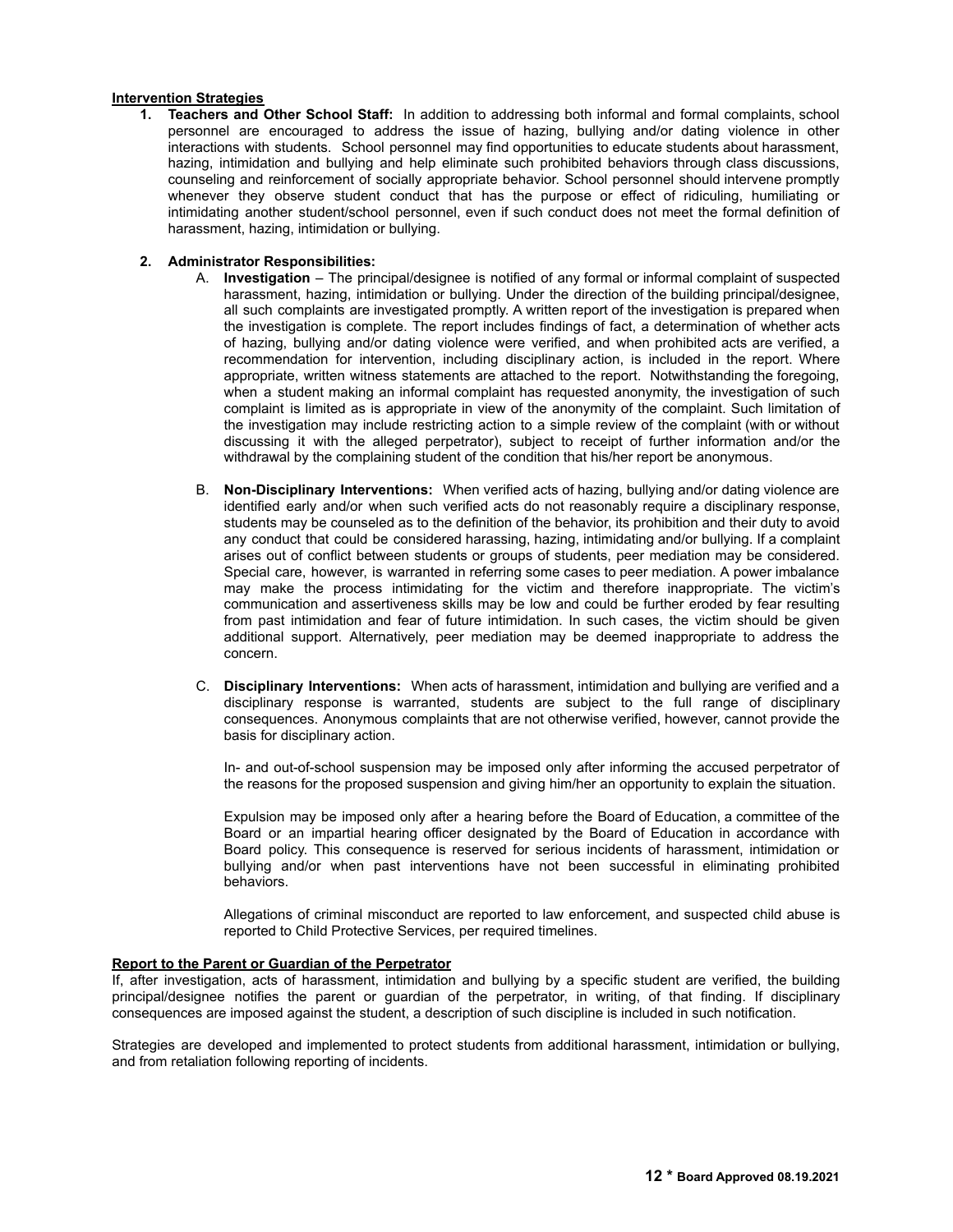#### **Reports to the Victim and His/Her Parent or Guardian**

If, after investigation, acts of bullying or hazing against a specific student are verified, the building principal/designee notifies the parent/guardian of the victim of the finding. In providing such notification, care must be taken to respect the statutory privacy rights of the perpetrator.

Bullying matters, including the identity of both the charging party and the accused, are kept confidential to the extent possible. Although discipline may be imposed against the accused upon a finding of guilt, retaliation is prohibited.

School administrators shall notify both the parents of a student who commits acts of harassment, intimidation, bullying and/or dating violence and the parents or guardians of students against whom such acts were committed, and shall allow access to any written reports pertaining to the incident, to the extent permitted by law.

#### **Police and Child Protective Services**

 $\mathcal{L}$ 

In addition to, or instead of, filing a complaint through this policy, a complainant may choose to exercise other options including, but not limited to, filing a complaint with outside agencies or filing a private lawsuit. Nothing prohibits a complainant from seeking redress under any other provision of the Ohio Revised Code or common law that may apply.

The District must also investigate incidents of hazing, bullying and/or dating violence for the purpose of determining whether there has been a violation of District policy or regulations, even if law enforcement and/or the public children's services are also investigating. All District personnel must cooperate with investigations by outside agencies.

## **POSITIVE BEHAVIORAL INTERVENTIONS AND SUPPORTS (In accordance with Board Policy JP)**

Details of the District's seclusion and restraint policies and procedures are posted on the District's website.

#### **Positive Behavioral Interventions and Supports (PBIS)**

The District implements PBIS on a system-wide basis. The Board directs the Superintendent/designee to develop a PBIS system that is consistent with the components set forth in the State Board of Education's (SBOE) policy on positive behavior interventions and supports. The District encourages family involvement as an integral part of its PBIS system.

| <b>DAR</b>         |                                                                                                                  |                                                                            |                                                                                |
|--------------------|------------------------------------------------------------------------------------------------------------------|----------------------------------------------------------------------------|--------------------------------------------------------------------------------|
| <b>ST</b> AREA     | <b>RESPECT</b>                                                                                                   | <b>RESPONSIBILITY</b>                                                      | PERSONAL BEST                                                                  |
| <b>ASSEMBLY</b>    | →<br>Zero voice<br>Look and listen to<br>→<br>speaker                                                            | Stay in your seat/area<br>→                                                | Hands/feet to self<br>→                                                        |
| <b>BUS</b>         | Be kind<br>$\rightarrow$<br>Follow adult directions<br>$\rightarrow$<br>quickly<br>Inside voice<br>$\rightarrow$ | $\rightarrow$<br>Stay in your seat                                         | Hands/feet to self<br>→                                                        |
| <b>CAFETERIA</b>   | Inside voice<br>→<br>Follow adult directions<br>$\rightarrow$<br>quickly                                         | Clean up area<br>→<br>$\rightarrow$<br>Stay in your seat                   | Hands/feet to self<br>→                                                        |
| <b>CLASSROOM</b>   | Be kind<br>→<br>Follow adult directions<br>→<br>quickly                                                          | Take care of classroom<br>→                                                | Always do your best<br>→<br>Hands/feet to self<br>→                            |
| <b>HALLWAY</b>     | Zero Voice<br>→                                                                                                  | <b>Walking feet</b><br>→                                                   | Hands/Feet to self<br>→<br>$\rightarrow$<br>Straight line/stay to<br>the right |
| <b>LATCHKEY</b>    | <b>Inside voice</b><br>$\rightarrow$<br><b>Follow adult directions</b><br>$\rightarrow$<br>quickly               | <b>Walking feet</b><br>→                                                   | Share with others<br>→                                                         |
| <b>MORNING GYM</b> | Inside voice<br>$\rightarrow$<br>Follow adult directions<br>$\rightarrow$<br>quickly                             | <b>Walking feet</b><br>$\rightarrow$<br>Stay in your seat<br>$\rightarrow$ | Hands/feet to self<br>→                                                        |
| <b>PLAYGROUND</b>  | Be kind<br>$\rightarrow$<br>Follow adult directions<br>$\rightarrow$<br>quickly                                  | Use equipment correctly<br>→                                               | Hands/feet to self<br>→<br>→<br>Include everyone                               |
| <b>RESTROOM</b>    | Use a quiet voice<br>→                                                                                           | <b>Flush toilet</b><br>→<br>Wash hands<br>→<br>Throw trash away<br>→       | <b>Be</b> quick<br>→                                                           |

#### **Blue Devil Behavior MATRIX** What's Inside? Blue Devil Pride!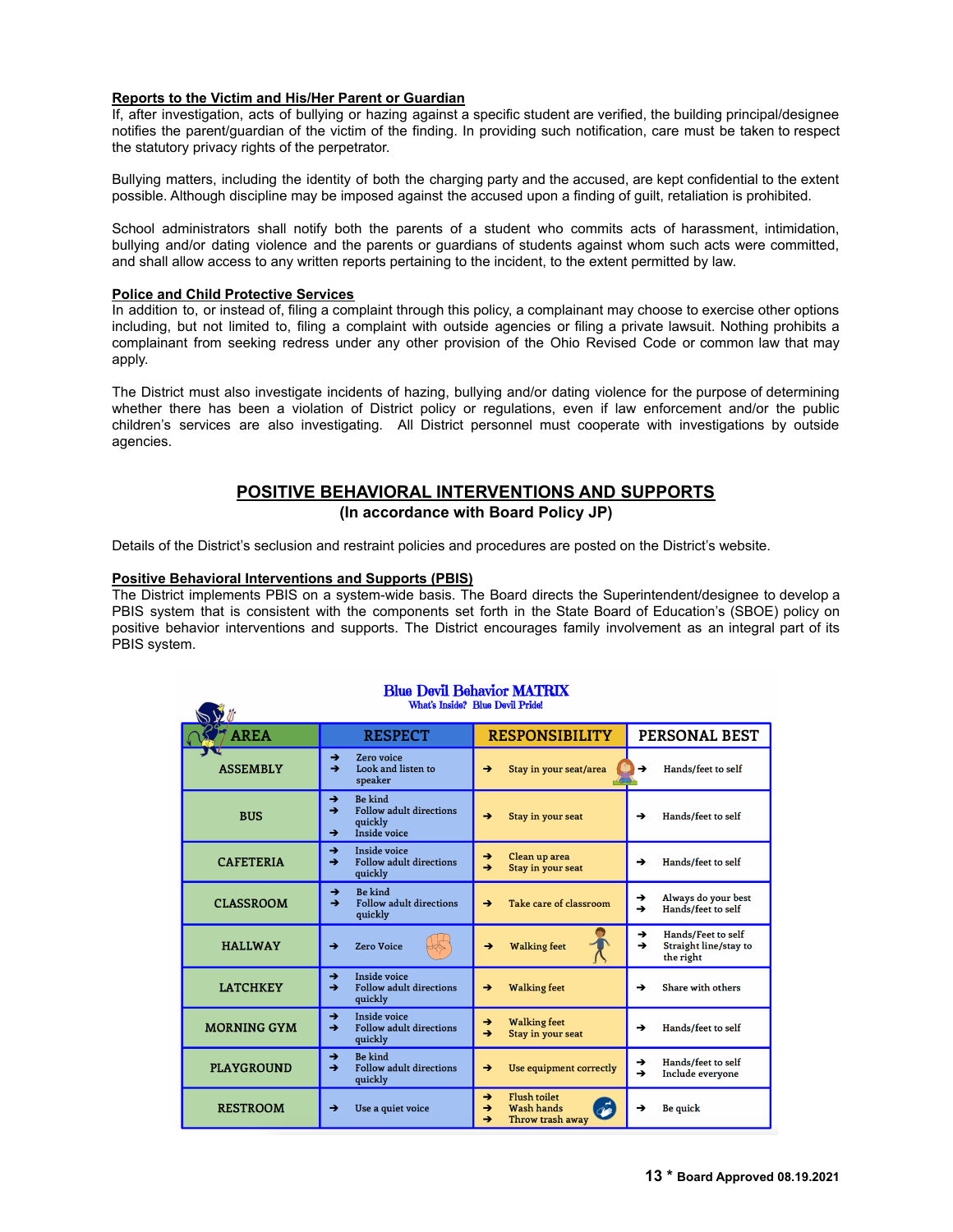#### **Prohibited Practices**

The District does not engage in practices prohibited by state law.

#### **Restraint**

Physical restraint may not be used as a form of punishment or discipline, or as a substitute for other less restrictive means of assisting a student in regaining control. The use of prone restraint is prohibited. Restraint may be used only as specified by Board policy JP.

#### **Seclusion**

Seclusion may not be used as a form of punishment or discipline, for staff convenience or as a substitute for other less restrictive means of assisting a student in regaining control. Seclusion may be used only as specified by Board Policy JP.

#### **Repeated Dangerous Behaviors**

The District conducts Functional Behavioral Assessments (FBAs) for students who repeatedly engage in dangerous behavior that leads to instances of restraint and/or seclusion to identify students' needs and more effective ways of addressing those needs. Behavioral Intervention Plans (BIPs) that incorporate appropriate positive behavioral interventions are created when necessary.

#### **Training and Professional Development**

The District trains an appropriate number of personnel in each building in crisis management and de-escalation techniques. The District maintains written or electronic documentation of provided training and lists of participants in each training session. All student personnel, as defined by OAC 3301-35-15 are trained annually on the SBOE's and the District's policies and procedures regarding restraint and seclusion.

# **STUDENT EXPECTATIONS and DRESS CODE**

#### **Student Expectations**

Every student who attends Wickliffe Elementary School is expected to develop into a responsible citizen. Success in school depends on learning to:

| <b>RESPECT</b>                                                                                                                                                                                                                                                                                 | <b>RESPONSIBILITY</b>                                                                                                                                                                                                                                    | <b>PERSONAL BEST</b>                                                                                                                                                                                                                                                                                                                                                  |
|------------------------------------------------------------------------------------------------------------------------------------------------------------------------------------------------------------------------------------------------------------------------------------------------|----------------------------------------------------------------------------------------------------------------------------------------------------------------------------------------------------------------------------------------------------------|-----------------------------------------------------------------------------------------------------------------------------------------------------------------------------------------------------------------------------------------------------------------------------------------------------------------------------------------------------------------------|
| Be kind to school staff and<br>classmates<br>Walk through halls quietly<br>$\bullet$<br>so as not to disturb learning<br>Walk on the right side of<br>$\bullet$<br>hallways and stairs<br>Help others when they need<br>Use proper language at all<br>times<br>Take care of school<br>property | Follow school and<br>classroom rules<br>Have permission from staff<br>to leave classroom<br>Have books, pencils, and<br>$\bullet$<br>other materials ready<br>before class begins<br>Complete assignments on<br>time<br>Return library books when<br>due | Come to school every day<br>Enter the building quietly<br>$\bullet$<br>and orderly and go directly<br>to your classroom<br>Come to school with a<br>$\bullet$<br>positive attitude for learning<br>Complete assignments to<br>$\bullet$<br>the best of your ability<br>Take pride in your personal<br>$\bullet$<br>appearance<br>Follow all safety rules<br>$\bullet$ |

#### **Student Dress Code**

We believe that a positive relationship exists between a student's appearance and his/her attitude, conduct, and progress toward attainment of educational goals. In keeping with this belief, please follow these guidelines:

● Hair should be kept in a neat and clean fashion.

- Dress should show modesty and good taste; no halter-style or spaghetti-strap tops, muscle shirts, midriff tops, bicycle shorts, short shorts, short skirts, or torn or baggy clothing are permitted at school.
- Students shall not wear shirts, sweaters, hats, or any other clothing articles that have slogans or words which are in poor taste or could be offensive to others (*e.g.,* advertising or promoting tobacco products, alcoholic beverages, violence, CBD oil, vaping, etc.).
- All shoes should be securely fastened to students' feet throughout the day. No roller skates/roller blade shoes, thong sandals, flip flops, slipper-like, or shower shoes are permitted. No metal cleats or taps will be permitted on boots or shoes due to their destructive nature.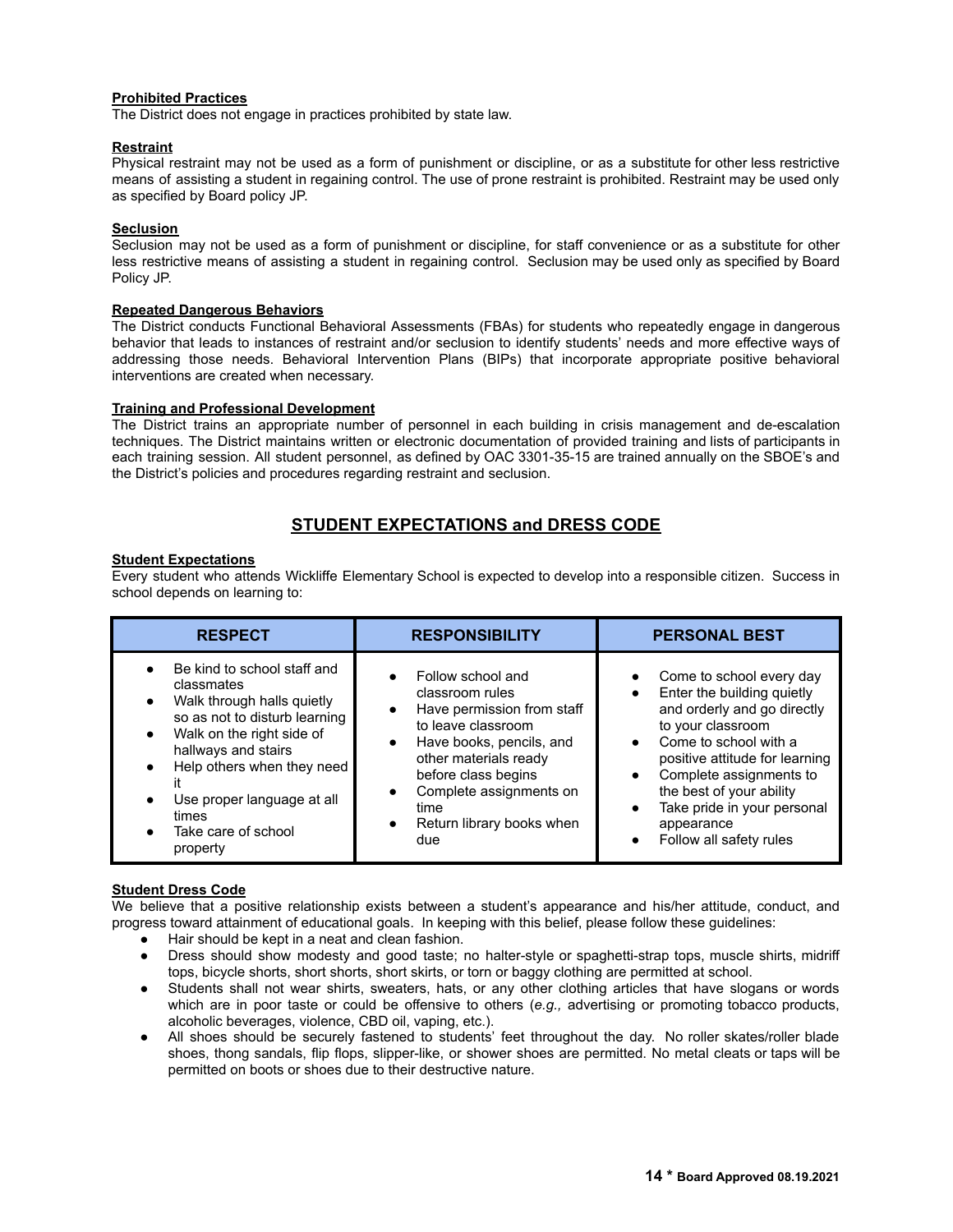- Students should wear appropriate clothing for an educational setting. Students may wear shorts to school, weather permitting *(no shorter than four inches above the knee)*. Parents, please use your best judgment. Students will not be permitted to call home for warmer clothes.
- In all questions of students' attire and its appropriateness for school, the decision of the building principal shall be FINAL.
- PLEASE put your child's name in their coat, hats, sweaters, gloves, and other items to avoid loss.

#### **Physical Education Dress Code**

Students are required to dress appropriately for physical education class, which includes the following: shorts or warm-up pants, t-shirt, tennis shoes.

# **HEALTH and MEDICAL REGULATIONS**

#### **School Nurse**

Our school nurse is on duty full time. She administers first aid and tends to the care of students who become ill during school hours.

#### **Immunizations**

Each student should have the immunizations required by law or have an authorized waiver. If a student does not have immunizations or a waiver, the principal may remove the student or require compliance with a set deadline. This is for the safety of all students and in accordance with state law. Any questions about immunizations or waivers should be directed to the school nurse.

#### **Health Screenings**

Hearing – Kindergarten, 1st, and 3rd grades and students new to the school.

Vision – Kindergarten, 1st and 3rd grades and students new to the school are routinely screened on distance, color vision, and muscle balance.

#### **Health Guidelines**

Please check your child for any signs or symptoms of illness *before* sending to school. If your child has a rash, temperature, sore throat, earache, diarrhea, or stomach ache, he/she **MUST** be kept home. This is for the health of your child and other children in the school. All cases of communicable diseases must be reported to the clinic (440.943.7784). Please notify the clinic if the student develops a chronic illness or has specific life-threatening allergies (*e.g.,* bee stings, peanuts).

In the case of a student illness, the following guidelines must be followed for returning to school:

**Fever –** child should be fever-free (less than 100) without medication for 24 hours before returning to school.

**Chickenpox –** child should be out until **all** blisters are dry and scabbed (approximately 7 days from onset).

**Strep –** child must be on medication 24 hours before returning to school. *Fast culture is NOT acceptable. The child must remain at home until the parent is notified by the doctor that the 24 hour culture result is negative.*

**Head lice –** child must obtain treatment, use prescribed shampoo or rinse, have all nits removed from hair and be checked by school nurse before returning to school. The no-nit policy may be evaluated on a case by case basis by the school nurse.

**COVID-19 –** please contact our Director of Human Resources at the Board of Education offices or the school nurse as COVID protocols change weekly.

#### **Administration of Medication**

Am. Senate Bill 262 requires the Board of Education to adopt a policy on the administration of medication to students that is prescribed by a physician. The Board designates the school nurse to administer such medication, with the building principal, or the principal's designee to serve as alternate in the absence of the school nurse.

Medication that is prescribed by a physician for a student will not be administered unless:

Written permission from the parent/guardian of the student requesting that the school district comply with the physician's order must accompany the medication. A form is available upon request.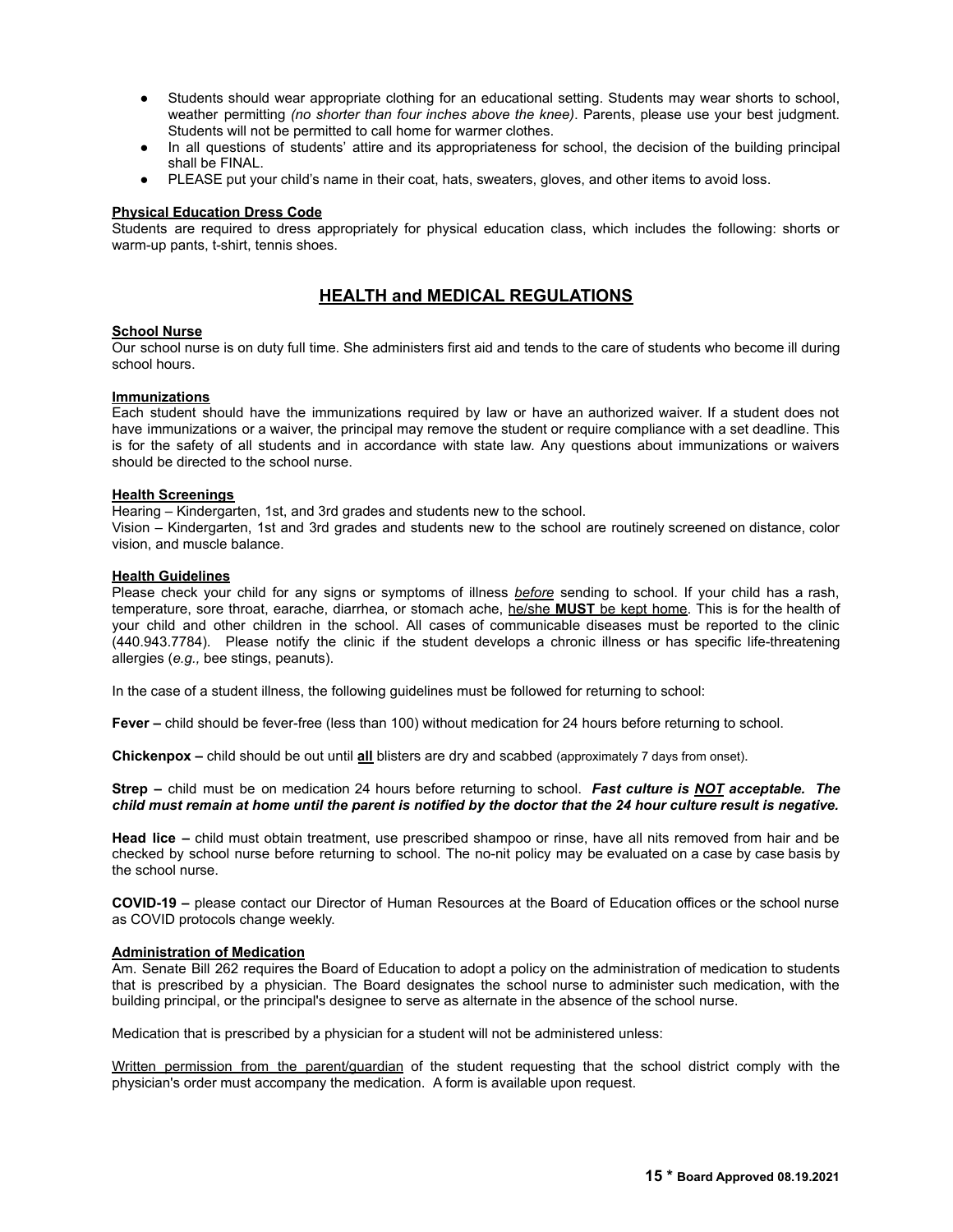A statement signed by the physician that prescribes the medication for the student must accompany the medication. The statement must include the following:

- Name and address of child.
- Name of drug, dosage, times or intervals it is to be administered.
- Date administration of the drug is to begin and cease.
- Special instructions for administration and storage of drug.
- Any severe adverse reactions that should be reported to the physician and a phone number at which the physician can be reached in an emergency.

Medication must be received in the original prescription container in which it was dispensed by the pharmacist with the student's name, medication, dosage and prescribing physician's name. It is recommended that only the amount of medication that will be dispensed in school be sent to school. Parents must bring the medication and forms to school.

Non-prescription medication such as cough syrup, Tylenol, etc., WILL NOT BE administered at school unless the guidelines for prescription medication are followed. If the policy is not followed, the student will not be given the medication.

#### **Look-Alike Drug Bill Requirement**

Wickliffe Elementary School will enforce H.B. 535 amending Section 2929.01 and enacted Section 2925.37, O.R.C. to prohibit making, selling, and possessing counterfeit drugs and related tools. At the minimum, the school student code states that the possession of a counterfeit controlled substance is grounds for suspension/expulsion from school.

#### **Emergency Medical Authorization Form**

The Emergency Medical Authorization Form must be completed and signed by the parent at the beginning of each school year. This form acts as the link between school and home in time of emergency. It contains information that the school nurse must have to properly administer aid and emergency care for your child. If there are any specific instructions regarding your child, please indicate those on the back of the emergency form.

In the event of serious injury or illness and if the element of time is of primary concern, your child will be sent to the nearest hospital by the rescue squad first and notification to you will immediately follow.

#### **PLEASE NOTIFY THE SCHOOL IMMEDIATELY IF YOUR PHONE NUMBER(S) CHANGE, SO YOU CAN BE REACHED IF NECESSARY!**

Medical - If students have any physical, medical or mental defects or limitations (temporary or permanent) it should be noted on their Medical Record Sheet upon admission to the Wickliffe City Schools.

Any condition which must exclude or alter physical education regulations or recess demands written permission from your physician. A physician's excuse is valid no longer than one school year.

# **INTERNET USAGE/ACCEPTABLE USE POLICY**

The intent of these guidelines is to ensure compliance with all District Network and Internet Acceptable Use Policies approved by the District. Please read over the following guidelines and sign the form agreeing to abide by them found at the end of the student handbook. Failure to sign the form and return to the student's school will indicate that a student is not to independently access the Internet, nor will the District provide the student the right to independently access the District Network.

- 1. The use of the District Network and Internet access is a privilege that may be revoked. Appropriate reasons for revoking privileges include, but are not limited to, the altering of the system software and the placing of unauthorized information, computer viruses or harmful programs on or through the computer system in either public or private files or messages. The District reserves the right to remove files, limit or deny access and refer the student for other disciplinary actions.
- 2. Users will not reveal their personal home addresses or phone numbers or those of other students or colleagues.
- 3. The District reserves all rights to any materials stored in files which are generally accessible to others and will remove any material which the District, at its sole discretion, believes may be unlawful, obscene, pornographic, abusive or otherwise objectionable. Students are not to use their District-approved technology to obtain, view, download or otherwise gain access to such materials.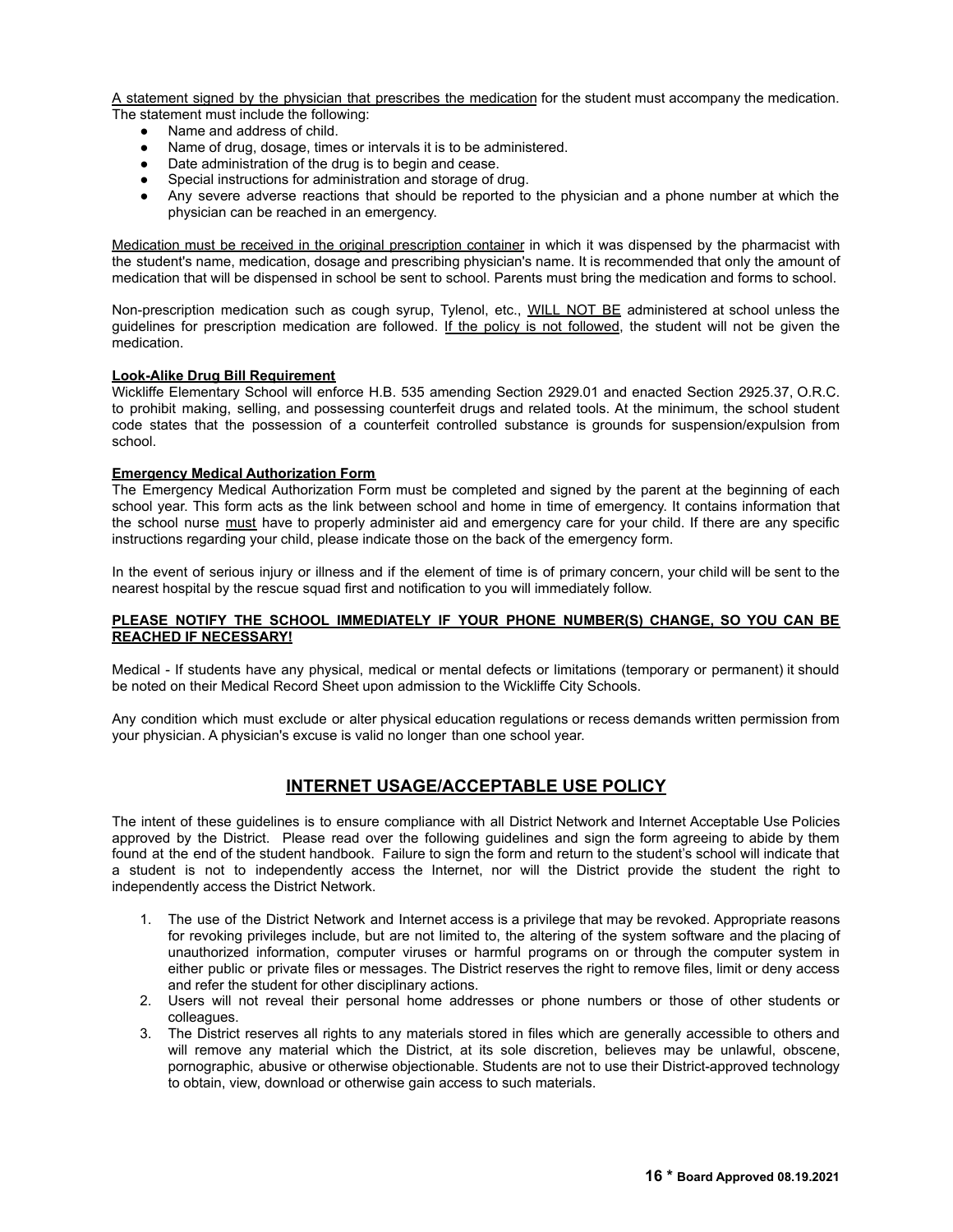- 4. All information services and features contained on the District Network or the Internet resources are intended for the private and exclusive use of its registered users and any use of these resources for commercial-for-profit or other unauthorized purposes (*i.e.,* advertisements, political lobbying) in any form is expressly forbidden.
- 5. Each user is responsible for the appropriate use of his/her access privilege, *e.g.,* account and password. Any problems or misuse that arises are the responsibility of the user and will be grounds for loss of access privileges and other discipline.
- 6. Any misuse of the District Network and Internet access will result in suspension of the access privilege and/or other disciplinary action determined by the District. Misuse shall include, but not be limited to:
	- A. intentionally seeking information on, obtaining copies of or modifying files, other data or passwords belonging to other users;
	- B. users shall not view, download or transmit material, obscene, disruptive or sexually explicit or that could be construed as harassment, bullying or disparagement of others based on their race, color, national origin, citizenship status, sex, sexual orientation, age, disability, religion, economic status, military status, political beliefs or any other personal or physical characteristic;
	- C. developing and/or transmitting inappropriate graphics;
	- D. transmitting sexual or ethnic slurs and/or jokes;
	- E. soliciting other users or permitting unauthorized access;
	- F. misrepresenting other uses on the Network and/or Internet;
	- G. disrupting the operation of the Network and/or Internet through abuse of the hardware or software;
	- H. malicious use of the Network and/or Internet through hate mail, harassment, profanity, vulgar statements, discriminatory or offensive remarks;
	- I. interfering with other's use of the Network and/or Internet;
	- J. extensive use for non-curriculum-related communication;
	- K. illegal installation or copyrighting software;
	- L. unauthorized downloading, copying or use of licensed or copyrighted software;
	- M. allowing anyone access other than the account holder; and
	- N. copyright material may not be placed on the system without the author's permission.
- 7. The use of District Network and Internet access resources are for the purpose of (in order of priority):
	- A. support of the academic program;
	- B. telecommunications;
	- C. general information; and
	- D. recreation.
- 8. The District Network and Internet access do not warrant that the functions of the system will meet any specific requirements the user may have or that it will be error free or uninterrupted; nor shall it be liable for any direct or indirect, incidental or consequential damages (including lost data, information or time) sustained or incurred in connection with the use, operation or inability to use the system.
- 9. Users are required to diligently delete old mail messages on a regular basis from the personal mail directory to avoid excessive use of the electronic mail disk space.
- 10. The District and/or Network reserve the right to log Internet use and to monitor electronic mail space utilization by users. Therefore, the District may periodically make determinations on whether specific uses of the Network and Internet are consistent with the acceptable-use practice.
- 11. Should the user transfer a file, shareware or software which infects the Network with a virus and causes damage, the user will be liable for any and all repair costs to make the Network once again fully operational and may be subject to other disciplinary measures as determined by the District.
- 12. The user may not transfer or download any file, shareware or software from information services and electronic bulletin boards without the permission of a teacher or administrator. The user will be liable to pay the cost or fee of any file, shareware or software transferred, whether intentional or accidental, without permission.
- 13. The District reserves the right to revoke user access on the District Network and Internet to prevent unauthorized activity.
- 14. Students or staff who violate these guidelines or who violate any other provisions of the Code of Student Conduct or other Board of Education policies or rules in connection with the use of Internet or District Network, are subject to disciplinary action including denial of the privilege of Internet or District Network access.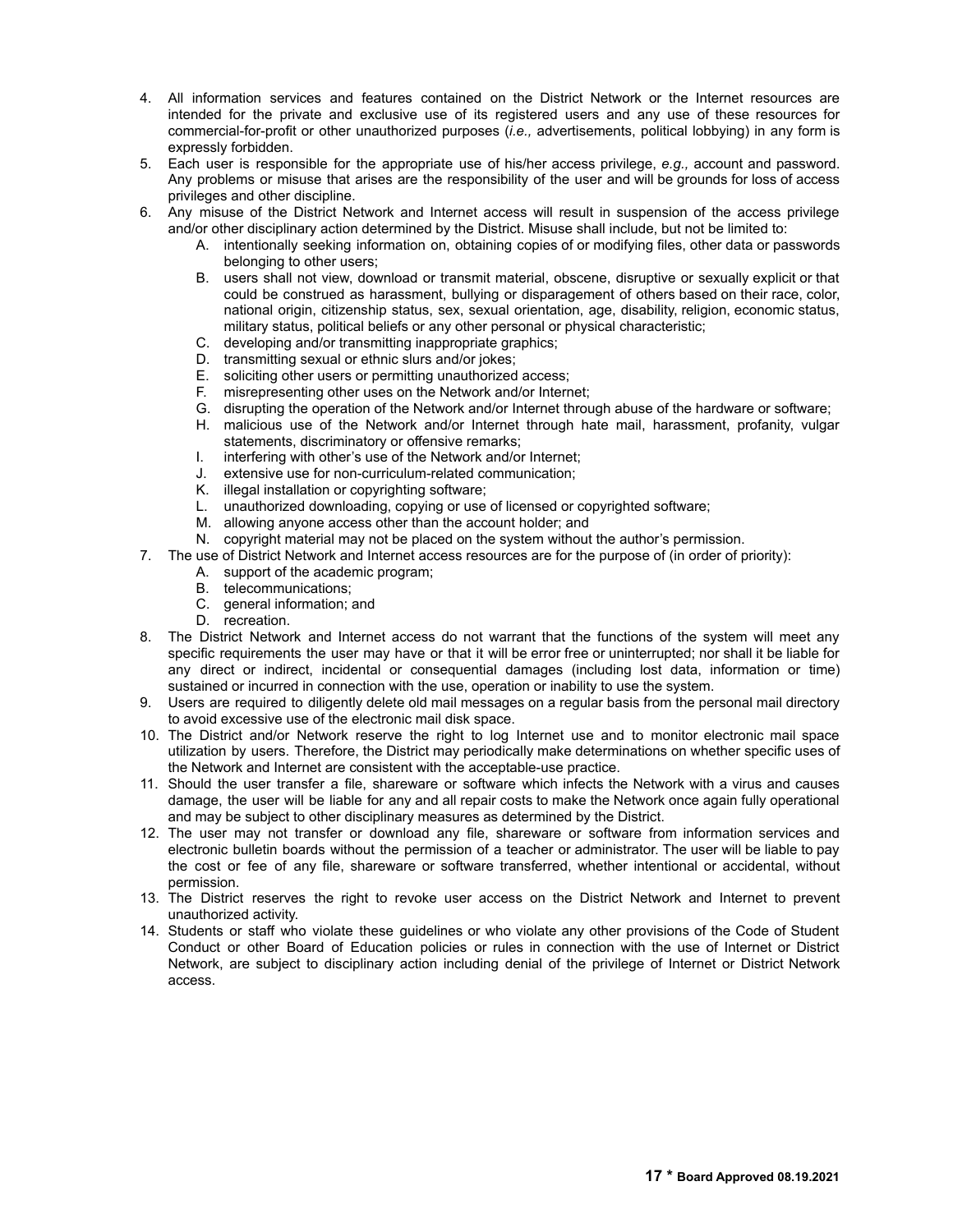# **PUPIL TRANSPORTATION**

#### **ARRIVAL Procedures**

All bus traffic and daycare vans will enter via Silver Street onto the playground blacktop to drop off students each morning. Car riders will be dropped off by parents entering the south entrance of Arlington and driving around the horseshoe to the entrance closest to Lincoln Road.

- Students may not enter the building in the morning until 8:30 AM, *unless they eat breakfast at school.*
- If students eat breakfast at school they will be permitted to enter the building at 8:20 AM.
- Students will be assisted in exiting their car by safety proctors located near the sidewalk area.
- **Students are NOT to exit the car before getting to the edge of the sidewalk.**
- For safety reasons, students may not exit cars on Lincoln Road or Arlington Circle and walk the rest *of the way.*
- All students must exit the car from the door on the building side (if this is not possible, please have your **child wait until a safety proctor walks around to get your child).**

#### **Tardy Arrivals/Early Dismissals**

The parking lot/recess area on the east side of the building is CLOSED to parent traffic during the school day*.* Parents dropping off or picking up their students **during the day** for a tardy arrival or an early dismissal must park in the parking lot on the Arlington side of the building and come into the office to sign out the child. Please be prepared to show picture identification; also, if a person other than a parent or guardian is picking up your child, we need written or verbal confirmation and the person will need to produce picture identification to sign out your child.

If it is necessary to obtain an early dismissal for your child, please do so as early as possible due to high traffic and delay conditions that begin occurring at approximately 2:00 PM each day with the formation of our car rider line.

#### **Bike Riding Policy**

Parents may elect to allow their children to ride their bicycles to school. Students **must** walk their bikes while on school property. Children bring bikes to school at their own risk – the district cannot be responsible for injury, damage, loss or theft. It is recommended that your child be provided a bike chain with a lock.

#### **DISMISSAL Procedures**

- Families will need to make arrangements for their child's daily dismissal that will remain constant. Daily *dismissal changes are not permitted for purposes of maintaining the consistency, safety, and integrity of dismissal procedures.*
- Families may have more than one dismissal method within a week, so long as there is consistency, *e.g.,* Monday, Wednesday, and Friday ride the bus AND Tuesday and Thursday car rider.
- One (1) permanent transportation change per school year, per family will be accepted in writing via a custodial parent/guardian at least one (1) week prior to the actual change (if at all possible) and is subject to the approval of the principal.
- A daily transportation change for dismissal may be issued in the event of an emergency as approved by the *building principal.* Examples of emergencies that may be approved are events that are unforeseen, such as a car accident, an injury, or a family crisis that occurred during the same school day (the change will be for that day *only* or can be your child's one permanent change for the year), *but any emergency daily changes must be approved by the building principal.*

#### **Bus Riders**

Bus riders will exit the building through the Lincoln Road doors accompanied by adult safety proctors and walked safely to their buses for dismissal. At the beginning of the year, there will be an adjustment period as bus routes are worked out for efficiency. Please remain patient.

#### **Car Riders**

- **Preschool:** Arrival and dismissal is at the north doors by the preschool classrooms.
- **Kindergarten:** Please wait at the kindergarten doors (middle/back of elementary building) and if you have children in other grades, you will then need to walk around to Door 7 to retrieve them.
- **1st through 4th Grades:** Caregivers park in the lot behind the elementary and line up to pick up their children at Door #7 (south side of building) to pick up your children.
- **● PLEASE BRING YOUR "CAR RIDER TAG" WITH YOU TO RETRIEVE YOUR CHILD (Grades K - 4); if** you do not bring your car rider tag with you, you will need to provide a license to retrieve your **child(ren).**

#### **Walkers**

● Only preschool walkers will be dismissed through the pre-school doors.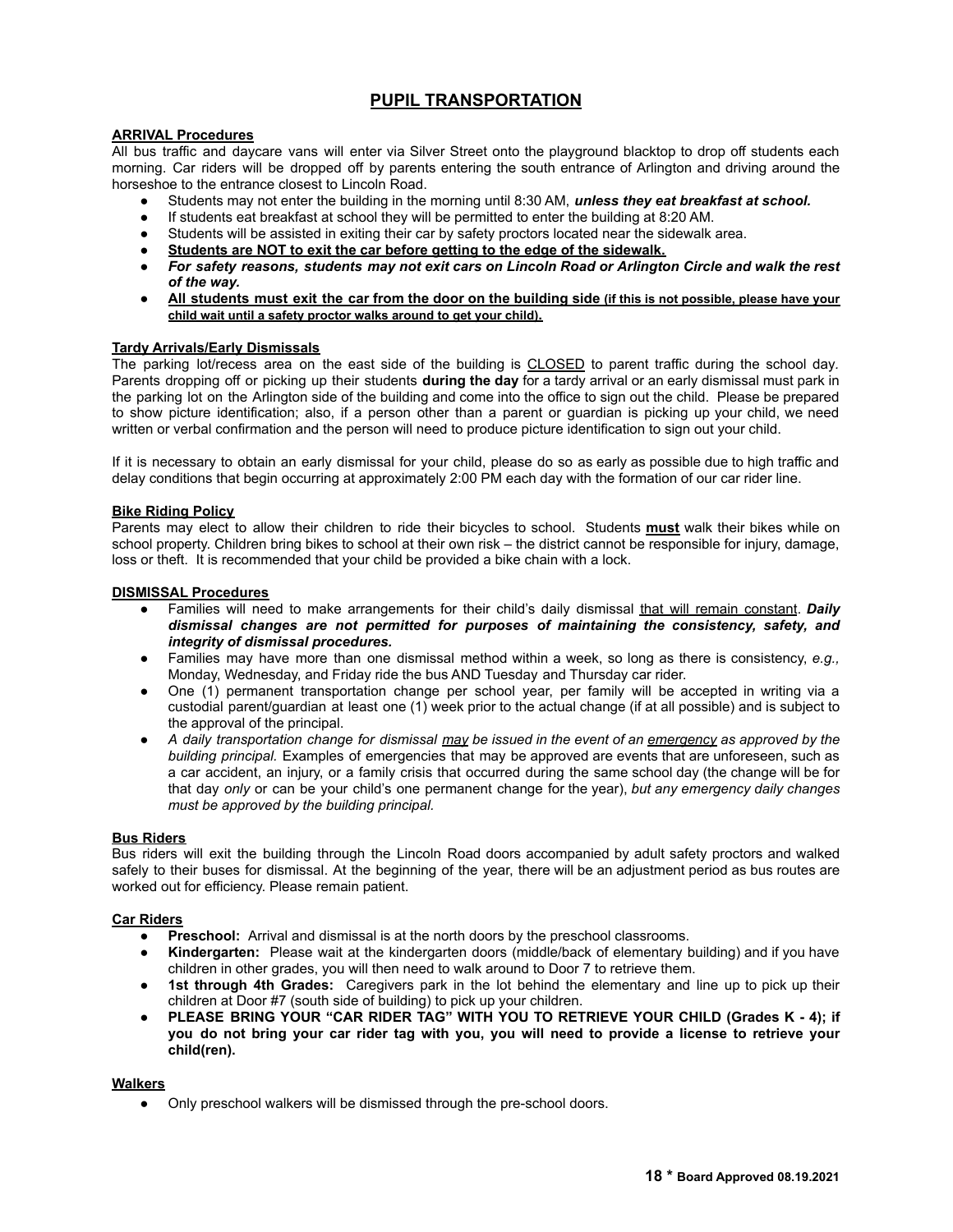- All walkers who live west of the school will exit through the Lincoln Road doors.
- All walkers who live east of the school will exit through the middle Silver Street doors.
- Attendance will be taken and students will be walked to the edge of school property (Silver Street ONLY).

#### **Dismissal Times**

Child Care Vans - 2:45 PM Y-Care - 2:50 PM Car Riders - 2:53 PM Walkers - 2:55 PM Bus Riders - 3:00 PM

# **SCHOOL SAFETY**

We enforce the Ohio law that requires **ALL** visitors to sign in *at* the office upon entering the school and before visiting classrooms. Any visitor found in the building without signing in will be immediately sent to the office and reported to the principal.

The following procedures must be followed to ensure security for all our students:

- All visitors **MUST** enter the building through the main door (double doors closest to cafeteria) and report directly to the office. A security system will be activated at all times. All visitors will have to be identified and "buzzed" in by the office staff.
- Upon entering the office you must sign in and receive a visitor's or volunteer's badge before going to another area of the school. **You must sign out and return the badge when leaving**.
- Parents or visitors are not permitted to roam the halls and visit or go to classrooms unannounced. Upon entering the building, you must report immediately to the office. **DO NOT GO TO ANY OTHER PART OF THE BUILDING OR TO YOUR CHILD'S CLASSROOM.**
- Children/students who do not attend Wickliffe Elementary School must follow the building guidelines.
- **Parents and other visitors WILL NOT BE PERMITTED IN THE CAFETERIA OR ON THE PLAYGROUND DURING SCHEDULED LUNCH AND RECESS TIMES.**

#### **Parent Visits to School (in accordance with Board Policy KK)**

The Board encourages parents and other citizens of the District to visit classrooms to observe the work of the schools and to learn what the schools are doing. Visits must be scheduled in advance through the school office to avoid any unnecessary disruption to classroom instruction or activities. The building principal has the authority to schedule classroom visits or school observations around activities that could be disrupted by visitors. Classroom visitations will generally be limited to thirty (30) minutes with no more than one (1) visit per quarter, per visitor.

To maintain the safety of students and staff and to ensure that no unauthorized persons enter buildings, all visitors must first report to the main office to receive authorization to visit.

No visitor may see a student in school unless it is with the specific approval of the building principal. If an emergency situation requires that a student be called to the office to meet a visitor, a member of the administrative staff must be present during the conference. A student is never to be permitted to leave the school with anyone who is not clearly identified as his/her parent or an appropriately authorized person. If the school has been made aware that the marital status of his/her parents is such that the student is in the custody of one or the other, the principal shall ascertain that he/she is released only to the parent, or designee of the parent, legally entitled to his/her custody.

All participants and spectators of school programs, assemblies, graduations and athletic events are expected to abide by all applicable laws, local ordinances, Board policies and District and building regulations pertaining to public conduct on District property.

School principals and their designees are authorized to take appropriate action to prevent and remove, if necessary, unauthorized persons from entering District buildings, loitering on the grounds and/or creating disturbances anywhere on District property.

Each building may adopt procedures consistent with this policy to facilitate implementation.

#### **Fire Drills**

At the sound of the fire alarm, everyone in the building is to leave the building by following the directions of the staff. All doors and windows should be closed and lights turned off before leaving the room.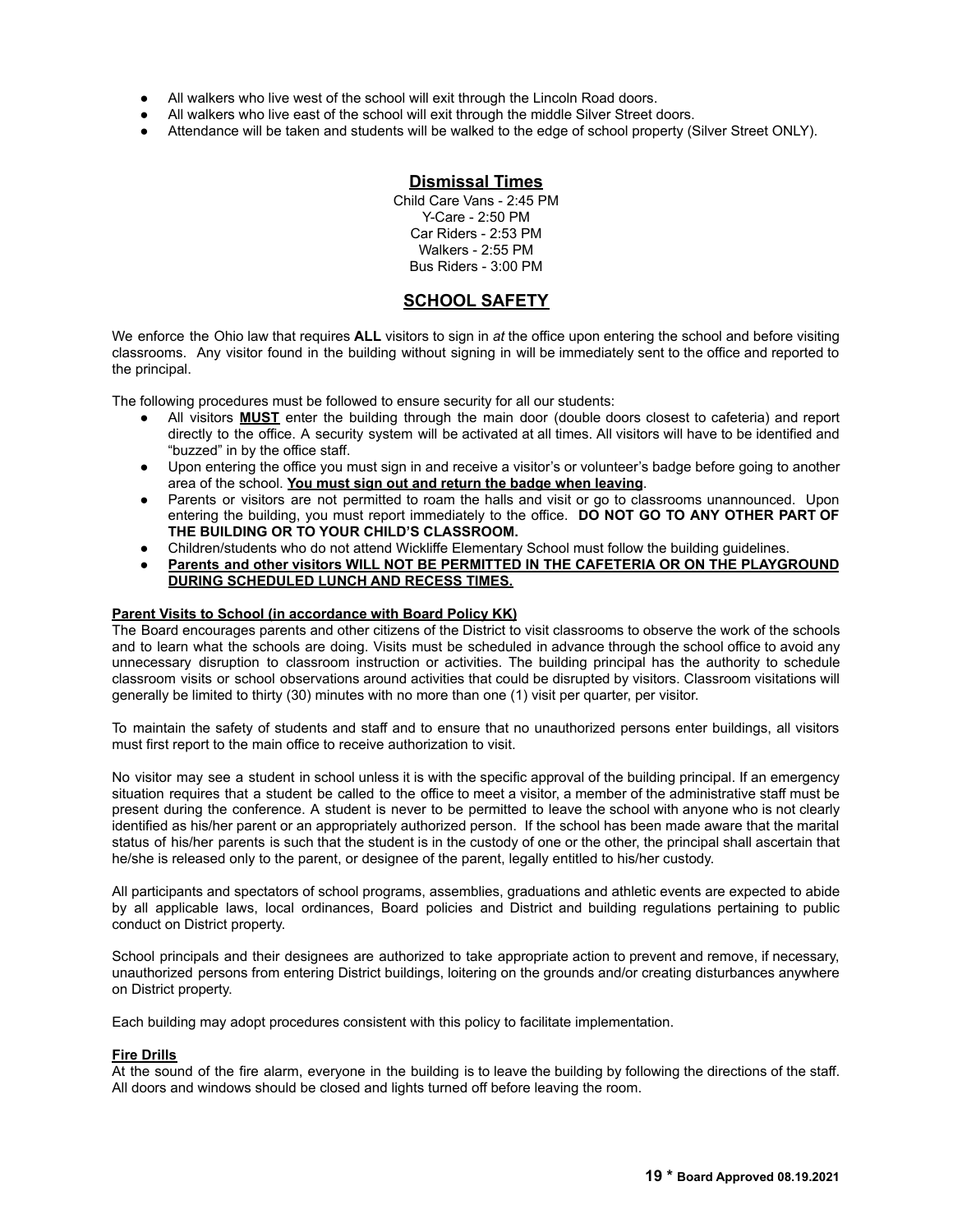During a fire drill, students must observe the following regulations:

- Leave quietly and stay with their group even when outside the building so that attendance can be taken;
- Face away from the building until the first bell is sounded;<br>● Then, face the building and wait for the second bell before
- Then, face the building and wait for the second bell before re-entering the building; and
- Always follow the directions and instructions of the teacher or adult in charge.

#### **School Safety Drills**

The state of Ohio requires that schools have at least one school safety drill per year; however, additional practice drills may take place. The purpose of lockdown/ALICE drills is to ensure student and staff safety. When an announcement is made that the school is conducting a safety drill, students should follow the directions of the supervising teacher. If remaining in the classroom for a lockdown situation, students should not open the classroom door for anyone until an administrator or law enforcement official has cleared the building.

#### **Tornado Drills**

The ringing for the tornado drill will be the short, consecutive ringing of the bells, or a public address announcement. Teachers will give specific instruction to students as to where and how to crouch and will also stay with students until the "all clear" signal is given.

During a tornado drill, students must observe the following regulations:

- $\bullet$  Remain quiet;
- Carefully follow the instructions of the adults;
- Report to an assigned hallway and crouch down facing the wall; and
- Remain crouched until the "all clear" signal is given.

# **SUPPORT SERVICES**

#### **Student Services Management Team (SSMT)**

The purpose of this team is to assist students with academic, behavioral, and/or social emotional difficulties through the development of an intervention plan. The plan may be requested by the parents, teachers, counselor, principals, school psychologist, therapist, aides, and/or anyone else working with the student.

An intervention plan will be developed by the team. It may include modifications and/or accommodations within the classroom, within the building, and/or within the home. The plan may include a referral to additional building services for the child, including specially designed instruction in order to collect data during the Response to Intervention (RtI) process.

A follow-up meeting will be scheduled to evaluate the effectiveness of the plan, modify the plan, and/or develop further strategies or make additional decisions, if needed.

#### **Counselor**

A full time school counselor is on staff. The counselor provides individual and small group counseling services as well as classroom guidance. This person is also available to consult with parents, teachers and other school staff. We also have contracted counseling services through Crossroads. These services are accessed through our Student Services Management Team, school counselor, or principal**.**

#### **School Psychologist**

This person is available to all students through referral by the principal or SSMT team. The school psychologist provides services in the areas of parent information, standardized testing, individual child study, special education, and home instruction.

#### **Speech and Hearing**

Speech/language therapy is a program that deals with, and aids in, the remediation of speech and/or language impairments of students. The speech/language therapists work with children either in a group or individual setting.

The speech therapist screens all kindergarten students, all new students entering school and all SSMT referrals to determine if placement in a speech, language and hearing program would be advantageous to the student.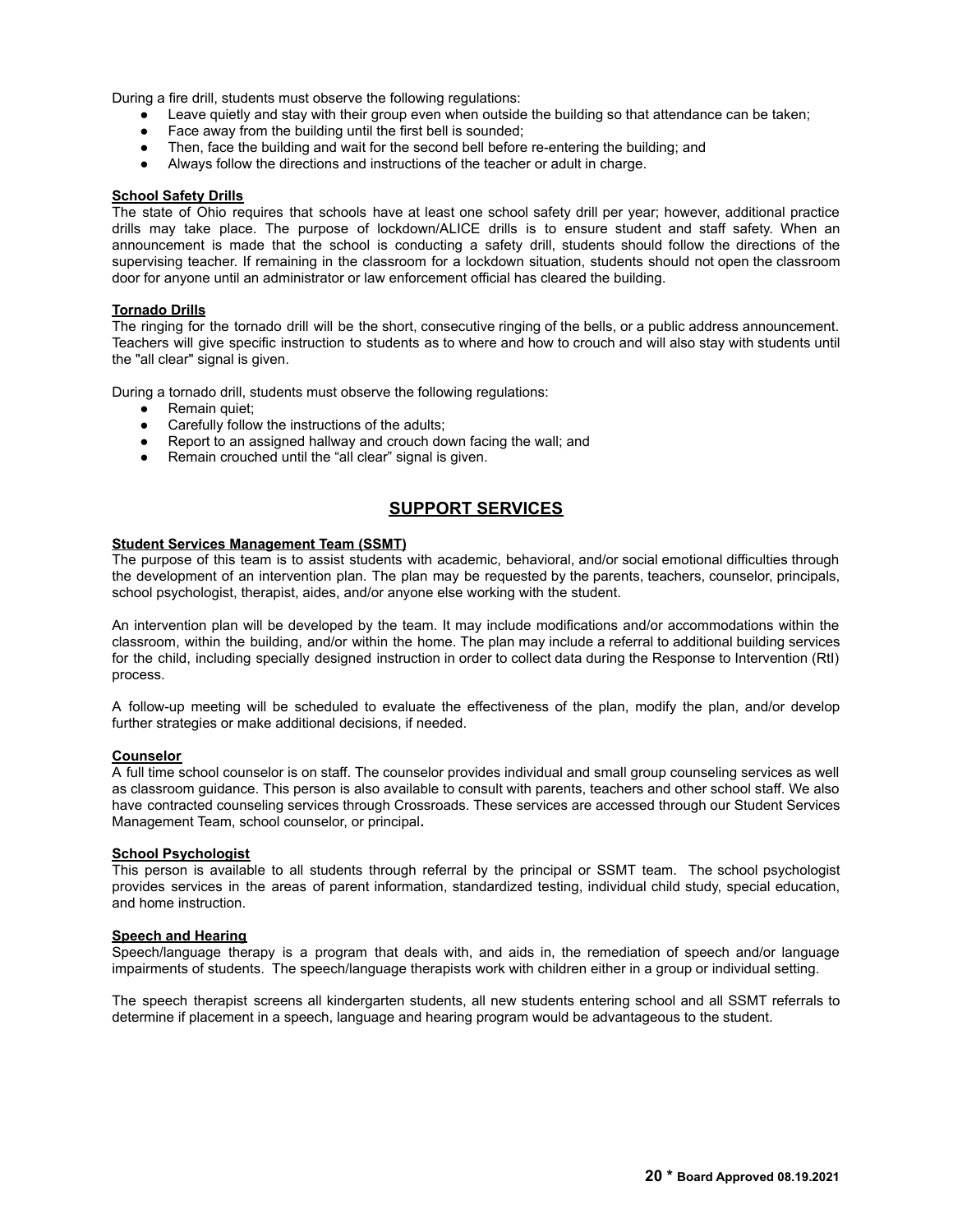#### **Title I**

The Title I program provides supplemental educational services to ensure that all children have a fair, equal, and significant opportunity to obtain a high quality education in both reading and math. Title I helps schools provide world-class educational opportunities to all students.

## **MISCELLANEOUS INFORMATION**

#### **Birthday Parties**

It is our school policy that **non-food items** *ONLY* are permitted to be shared with classmates for birthday celebrations. This is for the safety of our students with allergies. Items such as pencils, stickers, or fun erasers are suggested. Also, some parents opt to purchase a game for their child's classroom instead of a birthday treat. Please do not send in balloons due to latex allergies.

Children who have a summer birthday may choose another day to celebrate with the class (with approval from the classroom teacher).

To avoid hurt feelings, party invitations may be distributed at school using the following guidelines:

- If ALL students *or* all students of the same gender in the classroom are invited (if this is not the case, invitations should NOT be brought to school by students).
- Invitations may be distributed at a time chosen by the classroom teacher.

Schools cannot release student addresses or phone numbers for birthdays or any other event.

#### **Cell Phones**

Students are *not* permitted to use their cell phones upon entering the school in the morning, during the school day, or on school buses. Students are not permitted to have cell phones visible during the school day. If students bring cell phones to school, they are to be turned off and secured in the student's backpack. Students and parents understand that the school accepts no responsibility for lost/damaged cell phones.

#### **Electronic Devices**

Electronic games, recording devices, and other devices are not permitted in school.

If students are using a cell phone or other electronic device during the school day, it will be confiscated and brought to the office. The office will call home for a parent or caregiver to pick up the device.

#### **Field Trips**

Teachers take field trips in order to utilize community resources and provide students with experiences that enhance learning. Field trips are often used to motivate students at the beginning of a unit of study or as a culminating activity once the unit is complete. Supervision is provided by the teachers and paraprofessionals; sometimes parents are utilized if extra aid is required. No student will be allowed to participate in a field trip without the permission of a parent or guardian. Written permission slips will be sent home by the classroom teacher several days prior to the trip. Payment for field trips will be on a cash only basis. *No checks will be accepted.*

#### **Food Products in School**

Classroom birthday or special day food treats are *NOT* permitted. Please see Birthday Parties above.

All classrooms are Peanut-Free. Students are not permitted to share their lunch or snack items with each other due to potential allergy considerations.

Students in classrooms that have a snack time are encouraged to bring healthy items (fruit, vegetables, crackers) that can be consumed in a brief period of time. Please do not send candy, chips, or products made in facilities containing nuts or nut products for in-class snack time.

Specific questions or concerns regarding guidelines for sending food to school may be directed to the school nurse at 440.943.7784.

#### *There will no longer be snacks or drinks at holiday parties.*

#### **Instant Alert Notification**

The Wickliffe School District uses an automated communication system to enhance our ability to communicate with parents quickly and efficiently. Within minutes of an emergency, school officials can use this instant alert program to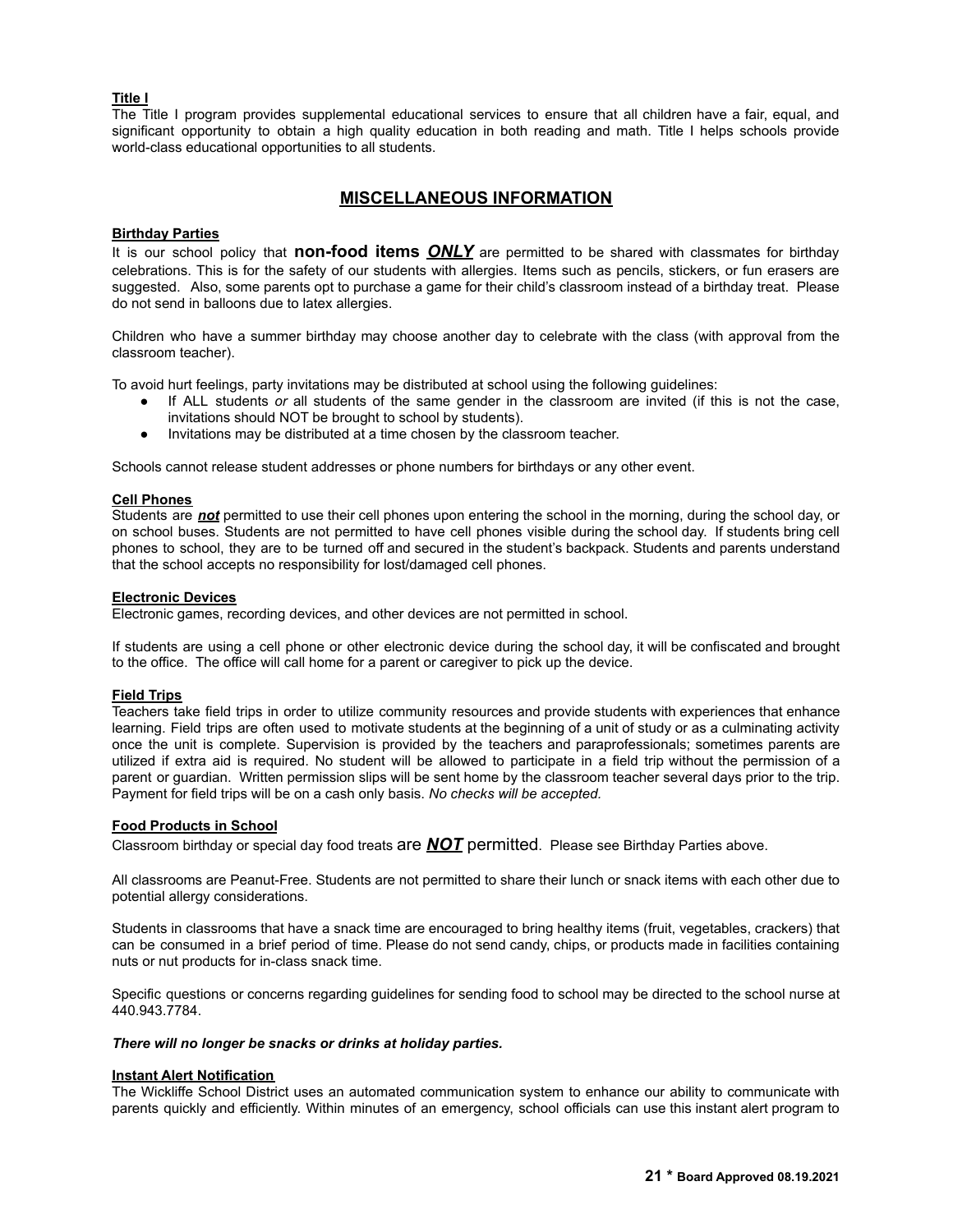deliver a single, clear message to the students' parents or guardians by phone, text, or e-mail. The system can also be used to notify you of a school closing due to inclement weather or to relay other important school information. Parents may access and update settings through the Wickliffe City Schools website as often as necessary to keep contact information current and accurate. If you need help with this, please contact the school office.

#### **Lost and Found**

A lost and found department is maintained in our school so that articles may be returned to their rightful owners. Students are urged to make an early effort to locate lost articles, as unclaimed articles are eventually delivered to a charitable organization.

#### **Personal Belongings**

It is very important that lunch boxes, bookbags, sweaters, coats, and other apparel of this nature be marked so as to identify them easily.

Children have a tendency to want to bring their possessions to show their friends. Many of these items are disturbing to the learning atmosphere of the classroom and often can cause serious injury to a fellow student. Children should not bring any novelties or playthings to school. **NO** trading, bartering or selling of any novelty items between students is allowed at school. Radios, hand-held video games, CD players, spinners, and other expensive equipment are not allowed in school. These items can become a source of arguments, create disruption in the school environment, or be lost or stolen. If a student is caught with a device, it will be given to the office and may be picked up by a parent. The school is not liable for any loss or damage to personal valuables. The school reserves the right to ban any item not specifically listed.

#### **PTO**

The Wickliffe Elementary PTO (Parent Teacher Organization) is an integral part of our school. Through the many activities, volunteer opportunities, and fund-raising projects sponsored by PTO, the parents of Wickliffe Elementary show their interest, caring and support of the students and teachers. All parents are encouraged to join and participate in PTO events and activities whenever possible.

Meetings for the upcoming school year will be listed on the district website.

#### **School Closing**

In the event it is necessary to close school because of severe weather conditions or emergencies, we will be using the Instant Alert System and local radio or television. School closing announcements will be broadcast as soon as a decision has been made. Every attempt will be made by school officials to announce school closings to the media by late evening or early morning. Parents are urged to tune into local radio and television for accurate information. Telephone calls should not be made to school offices or the home of school officials as they will tie up phones when calls must be made to staff members and the media. Always assume that school will be open unless notified by the media.

#### **School Supplies and Fees**

The Wickliffe City Board of Education provides all basic texts at no cost to the students of our school. The condition of books will be recorded at the beginning of the school year. It is suggested that you encourage your child to make a special effort to point out any book damage to the teacher at the time of receipt so there will be no questions of responsibility at the end of the year. All books lost or damaged during the year must be paid for according to the nature of the loss.

There is a per student charge for workbooks, web-based applications, art supplies, and special materials for the school year. Please pay this fee by September 30<sup>th</sup>. If there is a financial problem, please contact the office so payment arrangements can be made; monthly payments are permitted. If fees are not paid, they will be added to student's unpaid fees in Infinite Campus.

#### **Telephone Messages**

The office phones are not to be used by students except for school business or for an emergency. In cases of illness or emergency, the office personnel will make the necessary calls. Children are discouraged from calling home for forgotten items, unless directed to do so by a teacher. We appreciate your support in helping your child accept responsibility for their work and supplies on a daily basis.

#### **Title IX Policy Notification Statement**

"It is the policy of the Wickliffe Board of Education not to discriminate on the basis of sex in its educational programs, activities or employment policies as required by Title IX of the 1972 Educational Amendments. Inquiries regarding compliance with the Title IX may be directed to Mr. Joseph Spiccia, Superintendent, 2221 Rockefeller Road, Wickliffe,